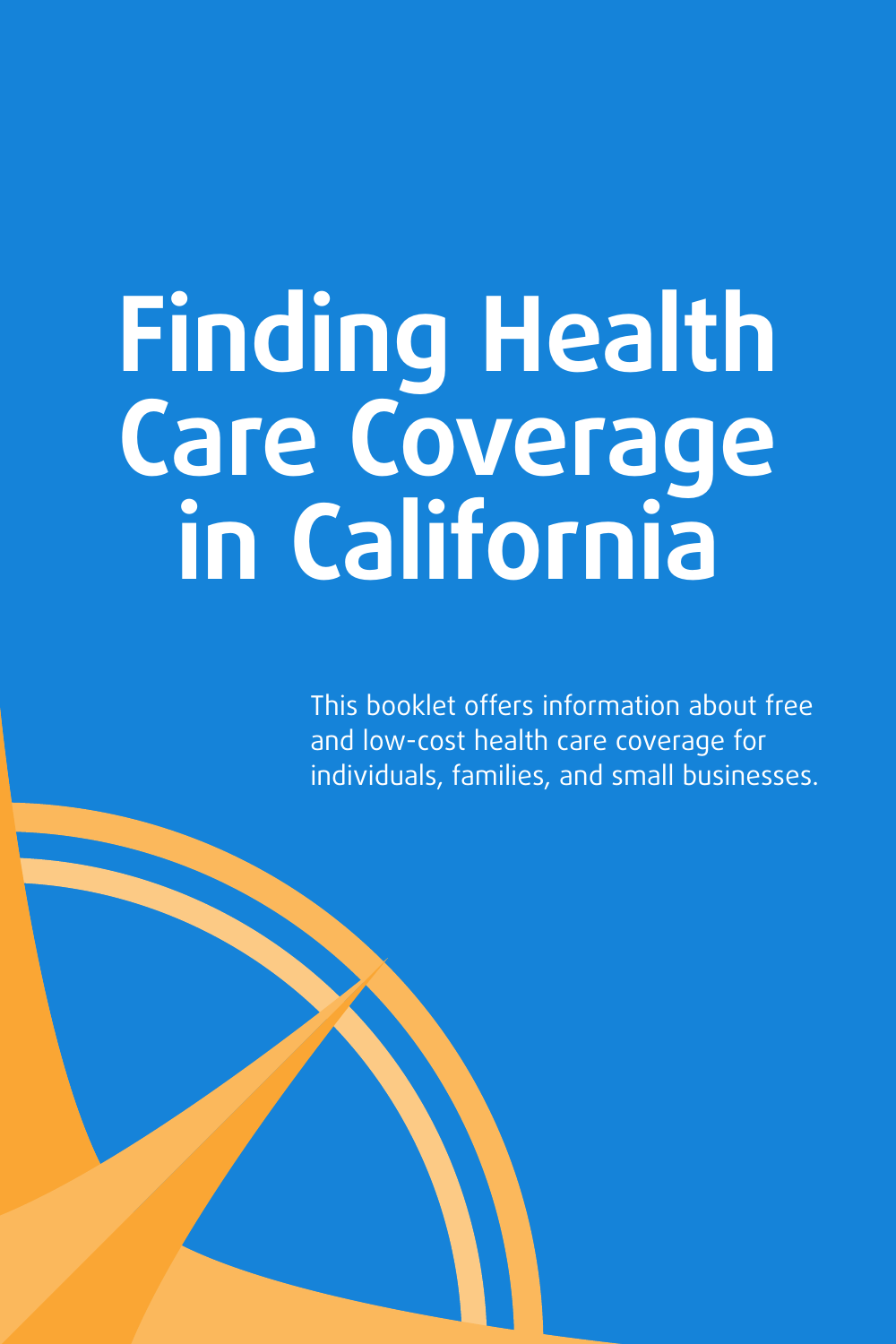# Finding Health Care Coverage That Works for You

This booklet can help you, your family, or your employees find free or affordable health care coverage. Options are available to all Californians and are offered through both publiclysponsored programs or private health care coverage. On the following pages, you will find descriptions of the many options available to you. Regardless of your income, having health care coverage is essential to ensuring your family's health, safety and security. Health coverage connects you and your family to a doctor, and that means you and your children get the care needed to stay healthy.

If you or someone you know is uninsured, please visit our website, www.CoverageForAll.org. There, you will find our 5-question Eligibility Quiz, which will give you a personalized list of health coverage options, complete with program contact and cost information, sign-up checklists of important documents needed to enroll, and application links.

*How does the U.S. health care system work?* In the U.S., we have two systems for providing health care: private and public. In the private system, many people get their health insurance from their employer; if you do not have insurance from your employer, you can buy your own plan as an individual or

The public system includes programs for individuals and families who may not be able to afford private health insurance.

a family.

*Why is health care coverage so important?* Taking care of our health is our responsibility. Even when we're not sick, going to the doctor for regular check-ups can help us stay healthy. If you do become ill, having health care coverage means you will have your own doctor who can help you. It's especially important for children to see a doctor regularly.

*Why can't I just go to the emergency room?* Emergency rooms are designed to take care of life-threatening emergencies. Going to the emergency room for your health care can cost 5–10 times more than a visit to a doctor's office. It wastes money and makes health care more expensive for everyone.

#### *What if I can't afford health insurance?*

Many people think they can't afford private health insurance – but the fact is, there are many affordable plans. This booklet includes phone numbers you can call to see what plan is best for you. There are also public programs available at low or no-cost if your income qualifies.

#### *Who pays for health care?*

Private insurance companies pay the doctors and hospitals when their members need medical care. Our government pays the bills for some people until they can afford to pay for their own health care. You can help keep costs from rising by signing up for a plan, even if you can only afford to pay a small amount. It is important for all of us to have private or public health care coverage.

#### *For what health care programs am I eligible?*

Many uninsured people are eligible for public programs, but aren't signed up. Many others are healthy people who don't realize how affordable health insurance can be. This booklet will help you find the plan that's right for you.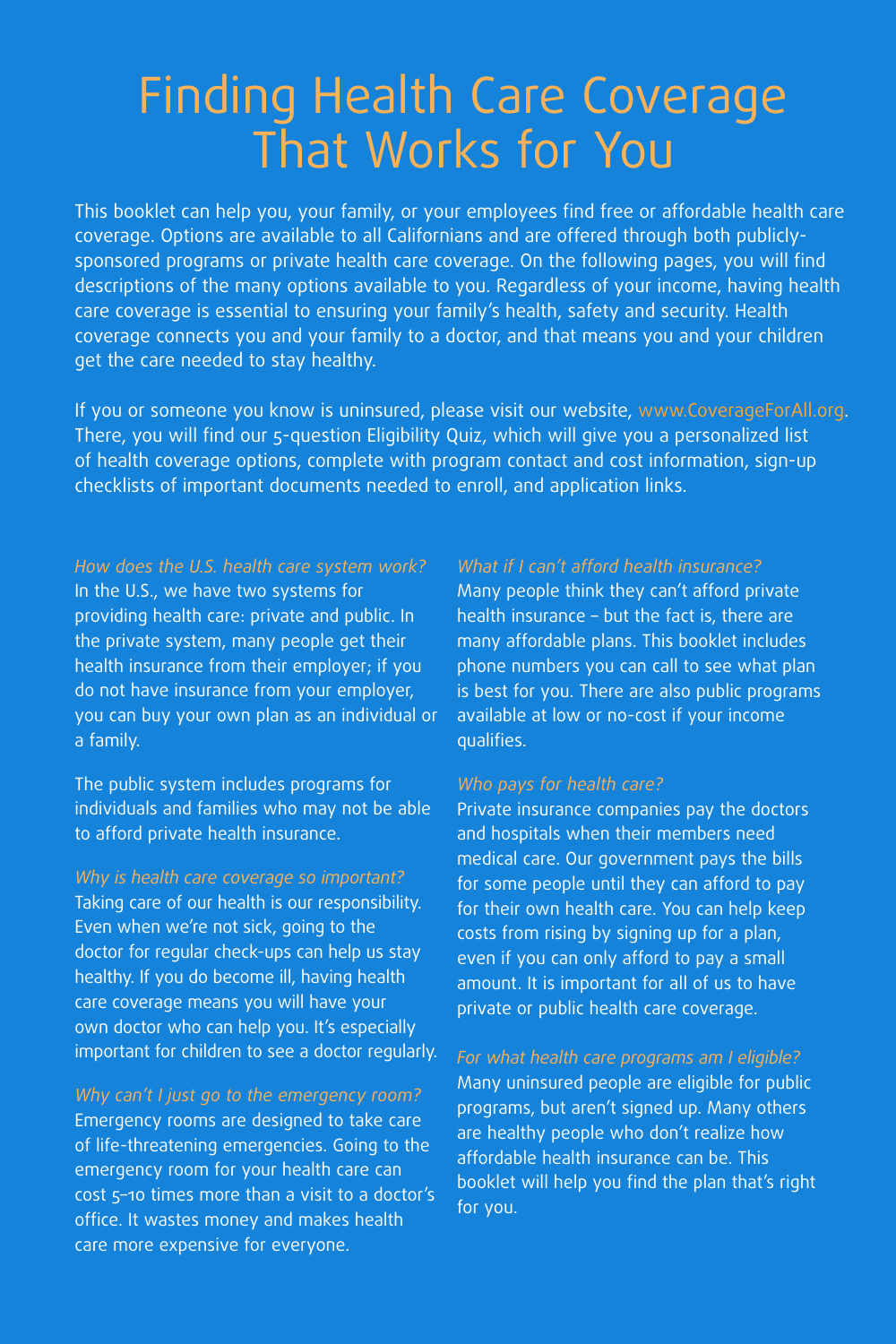# What's in This Booklet?

| How to Use This Booklet                                                            | $\overline{\mathbf{z}}$ |
|------------------------------------------------------------------------------------|-------------------------|
| <u> 1989 - Johann Barbara, martxa alemaniar a</u><br>Income Worksheet              | 3                       |
| Federal Poverty Level (FPL) Income Guidelines                                      | $\Delta$                |
| <b>Publicly-Sponsored Programs</b>                                                 |                         |
| Low-Income Families & Medically-Needy                                              | <u>5-6</u>              |
| Children in Families with Moderate Income                                          | $\mathbf{z}$            |
| Children Ineligible for State Programs                                             | 8                       |
| Immigrants Awaiting Legal Status <b>Status Example 2014</b>                        | <u>و</u>                |
| Pregnant Women & Infants Pregnant Moment & Infants                                 | 10                      |
| Adults without Dependents Adults without Dependents                                | 11                      |
| Individuals with Pre-Existing, Severe<br>or Chronic Medical Conditions             | 12                      |
| <b>Private Health Insurance</b>                                                    |                         |
| Employees & Small Businesses                                                       | 13                      |
| Individuals Recently Covered by an Employer Health Plan                            | 14                      |
| Individuals & Families                                                             | 15                      |
| <b>Program Contact Information</b>                                                 |                         |
| Publicly-Sponsored Programs                                                        | $16 - 17$               |
| County Social Services Agencies                                                    | $18 - 19$               |
| Other Sources of Health Information Manuscriptum and Control of Health Information | 20                      |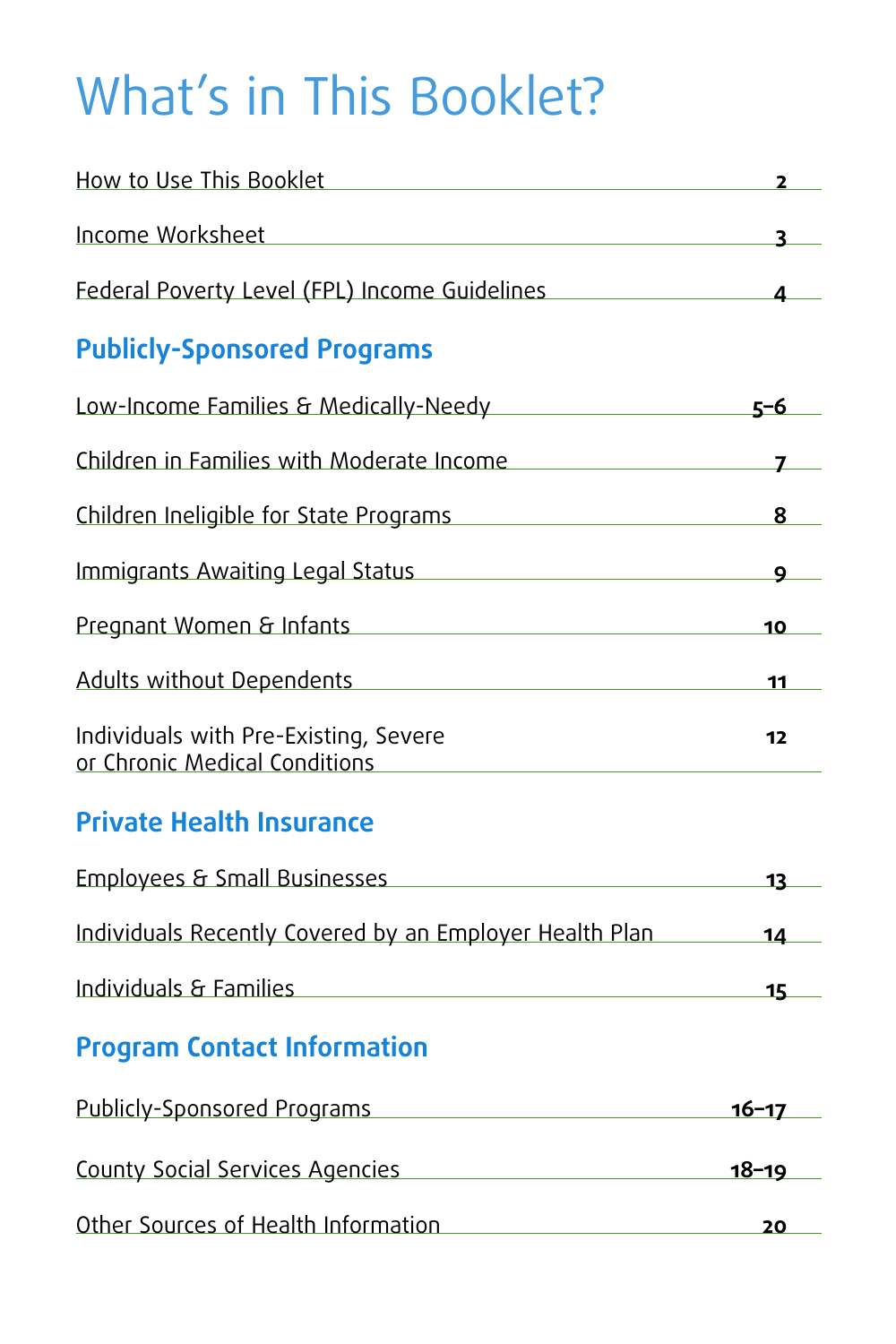# How to Use This Booklet

In this booklet, we discuss some publicly-sponsored health care coverage programs and private insurance options. Use the Income Worksheet on the next page to determine your income. Then, use the Federal Poverty Level (FPL) Income Guidelines Chart on page 4 to determine your eligibility for a publicly-sponsored health care coverage program. Once you know your income percentage from the FPL chart, you can look through this booklet to find programs that may be right for you, your family, or your small business.

The FPL Income Guidelines are used as a "starting point" to help determine eligibility for certain programs. If your income exceeds the FPL Income Guideline limits, you may still be eligible for publicly-sponsored programs. Government programs look at each family's circumstance individually to determine eligibility. Also, affordable coverage through private insurance companies is available. For more information, visit our website at **www.CoverageForAll.org**.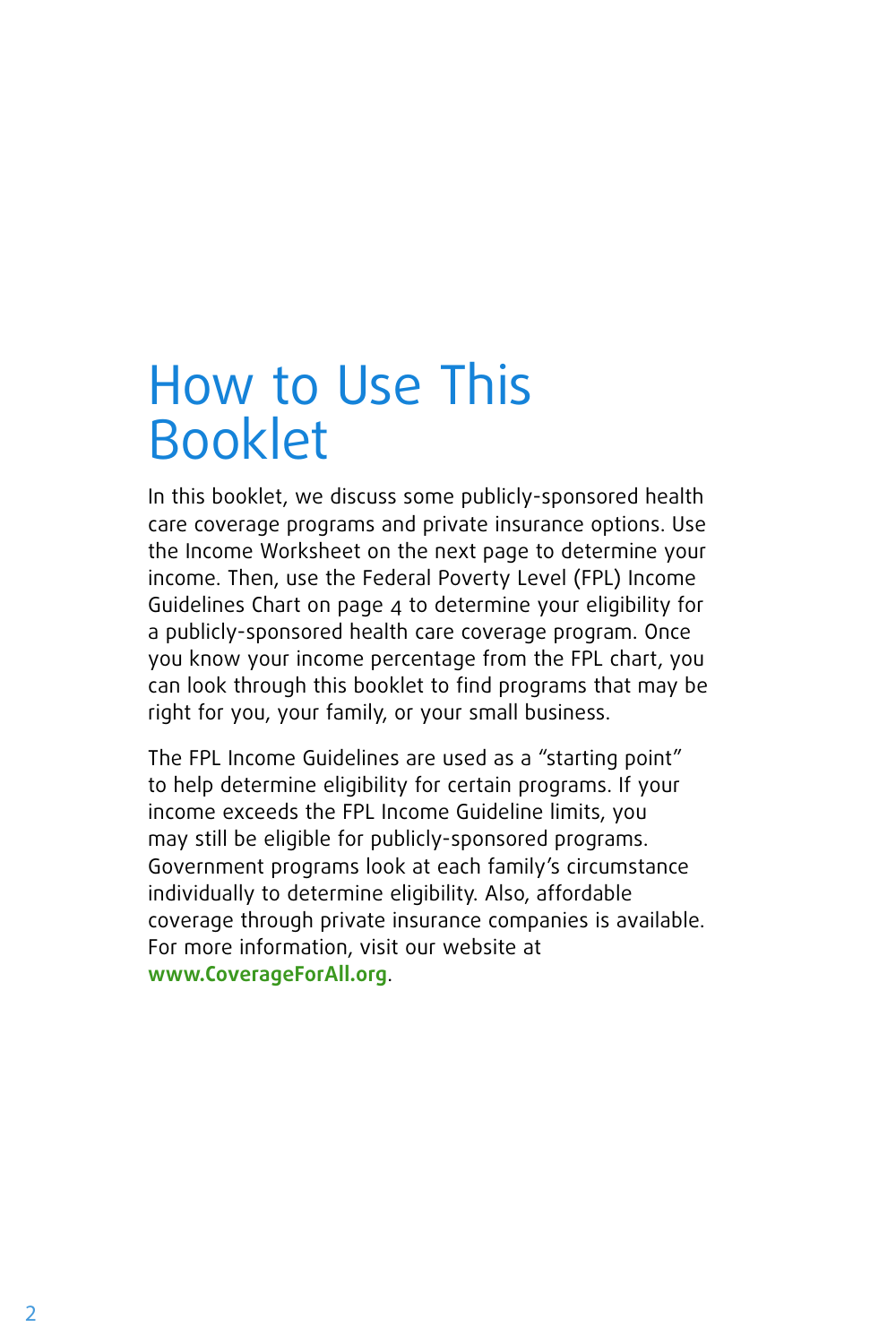# Income Worksheet

Use this worksheet to calculate your family or household total income after deductions. Look for the income amount closest to the number in step one within the chart on the opposite page to determine which percentage of the Federal Poverty Level (FPL) you are. Remember this percentage, as it will help you determine for which public programs you are eligible.

|                          | <b>TOTAL INCOME</b> $=$ |  |
|--------------------------|-------------------------|--|
| Spouse's Monthly Income: |                         |  |
| Your Monthly Income:     |                         |  |

*Please fill in the following information, separate from amount that you just calculated:*

| Begin with \$0. For each working<br>parent in the household, add \$90.                                                     | $+$       |  |  |  |
|----------------------------------------------------------------------------------------------------------------------------|-----------|--|--|--|
| If you pay for childcare for children under the age<br>of 2, add \$200 for each child.                                     | $\ddot{}$ |  |  |  |
| If you pay for childcare for children over the age of<br>2, or for a child with disabilities,<br>add \$175 for each child. | $\pm$     |  |  |  |
| If you receive child support, add \$50 for each child.                                                                     | $+$       |  |  |  |
| If you pay alimony and/or child support,<br>enter the amount.                                                              | $+$       |  |  |  |
| <b>TOTAL DEDUCTIONS=</b>                                                                                                   |           |  |  |  |
| Now, subtract your Total Deductions from your Total Income.<br><b>TOTAL INCOME</b>                                         |           |  |  |  |
| <b>TOTAL DEDUCTIONS</b>                                                                                                    |           |  |  |  |
| <b>TOTAL INCOME AFTER DEDUCTIONS</b>                                                                                       |           |  |  |  |

*Find an amount closest to this total within the chart on the opposite page to determine your Federal Poverty Level (FPL) percentage.*

Note: This income worksheet is only intended to serve as a guide. Some factors in determining your eligibility may not be represented above. Deductions listed here are typical for most public programs, but may vary by agency.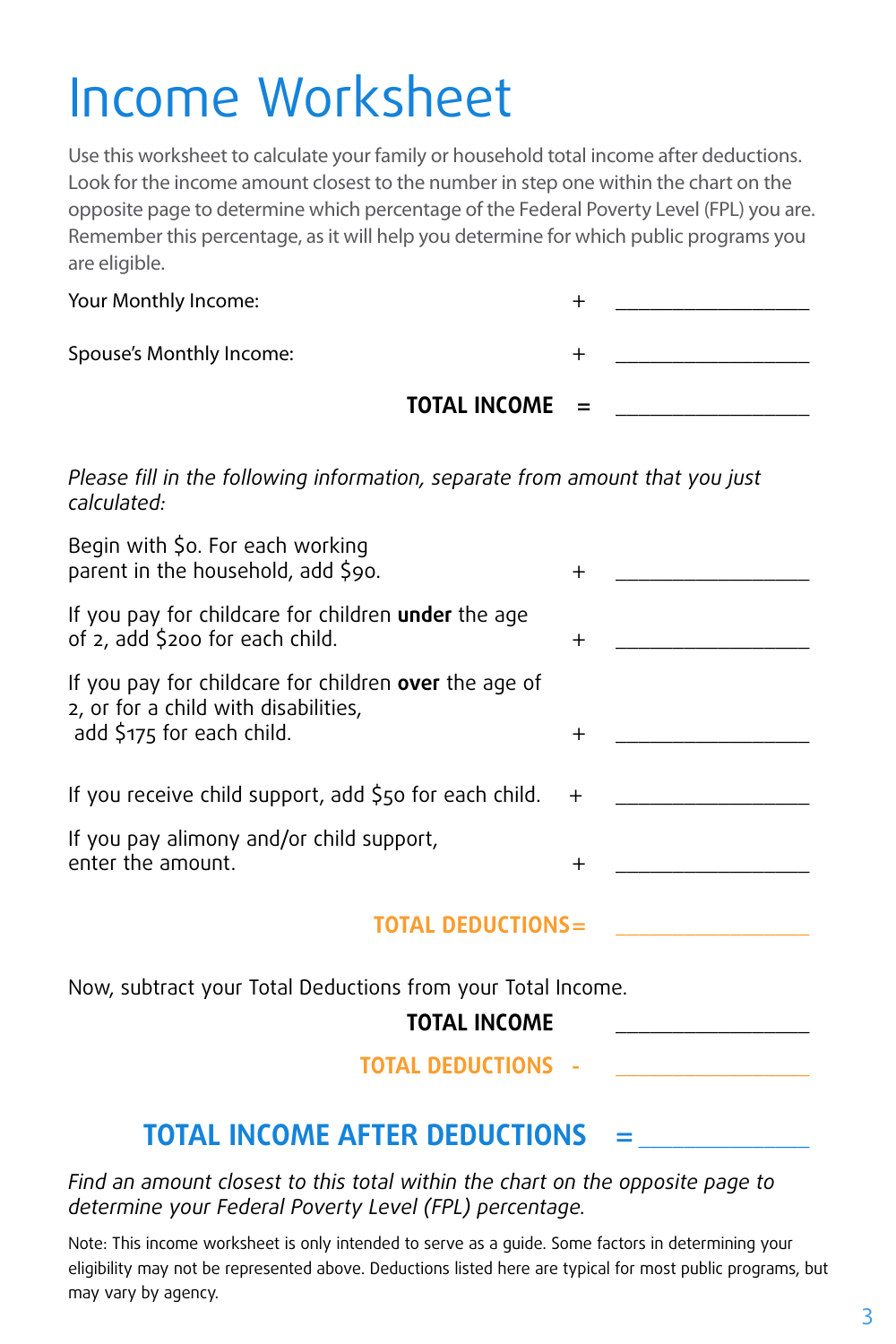# Federal Poverty Level (FPL) Income Guidelines

To use the income chart below, start by finding the number of family members in your household. Next, use your total income after deductions (see page 3) to figure out which percentage applies to you. Your monthly income can be up to the dollar amount shown below.

| Your Federal Poverty Level (FPL)<br>Based on monthly family gross income |          |          |          |          |          |           |           |
|--------------------------------------------------------------------------|----------|----------|----------|----------|----------|-----------|-----------|
| <b>Family Size</b><br>(Household)                                        | 100%     | 133%     | 175%     | 200%     | 250%     | 300%      | 400%      |
| 1                                                                        | \$931    | \$1,238  | \$1,629  | \$1,862  | \$2,327  | \$2,793   | \$3,723   |
| $\overline{2}$                                                           | \$1,261  | \$1,677  | \$2,206  | \$2,522  | \$3,152  | \$3,783   | \$5,043   |
| 3                                                                        | \$1,591  | \$2,116  | \$2,784  | \$3,182  | \$3,977  | \$4,773   | \$6,363   |
| 4                                                                        | \$1,921  | \$2,555  | \$3,361  | \$3,842  | \$4,802  | \$5,763   | \$7,683   |
| 5                                                                        | \$2,251  | \$2,994  | \$3,939  | \$4,502  | \$5,627  | \$6,753   | \$9,003   |
| 6                                                                        | \$2,581  | \$3,433  | \$4,516  | \$5,162  | \$6,452  | \$7,743   | \$10,323  |
| $\overline{ }$                                                           | \$2,911  | \$3,871  | \$5,094  | \$5,822  | \$7,277  | \$8,733   | \$11,643  |
| 8                                                                        | \$3,241  | \$4,310  | \$5,671  | \$6,482  | \$8,102  | \$9,723   | \$12,963  |
| Based on yearly family gross income                                      |          |          |          |          |          |           |           |
| $\mathbf{1}$                                                             | \$11,170 | \$14,856 | \$19,548 | \$22,340 | \$27,925 | \$33,510  | \$44,680  |
| $\overline{2}$                                                           | \$15,130 | \$20,123 | \$26,478 | \$30,260 | \$37,825 | \$45,390  | \$60,520  |
| 3                                                                        | \$19,090 | \$25,390 | \$33,408 | \$38,180 | \$47,725 | \$57,270  | \$76,360  |
| 4                                                                        | \$23,050 | \$30,657 | \$40,338 | \$46,100 | \$57,625 | \$69,150  | \$92,200  |
| 5                                                                        | \$27,010 | \$35,923 | \$47,268 | \$54,020 | \$67,525 | \$81,030  | \$108,040 |
| 6                                                                        | \$30,970 | \$41,190 | \$54,198 | \$61,940 | \$77,425 | \$92,910  | \$123,880 |
| $\overline{7}$                                                           | \$34,930 | \$46,457 | \$61,128 | \$69,860 | \$87,325 | \$104,790 | \$139,720 |
| 8                                                                        | \$38,890 | \$51,724 | \$68,058 | \$77,780 | \$97,225 | \$116,670 | \$155,560 |

#### *Remember this percentage when you are looking at the plans in this booklet.*

• A pregnant woman counts as two for the purpose of this chart.

• Add \$330/month for each additional family member after eight.

• Contact individual programs for deduction allowances on child/dependent care; working parent's work expenses; alimony/child support *received* or court ordered amount *paid.* 

The following figures are the 2012 HHS poverty guidelines as of January 26, 2012. (Source: http://aspe.hhs.gov/ poverty/12poverty.shtml)

Monthly percentage data calculated by FHCE and rounded to the nearest dollar.

Please visit www.CoverageForAll.org for further details and updates on the 48 continuous states, Hawaii and Alaska FPL charts.

## Reminder

Income guidelines and eligibility requirements for programs can change. To be sure you have the most current information, please visit www.CoverageForAll.org.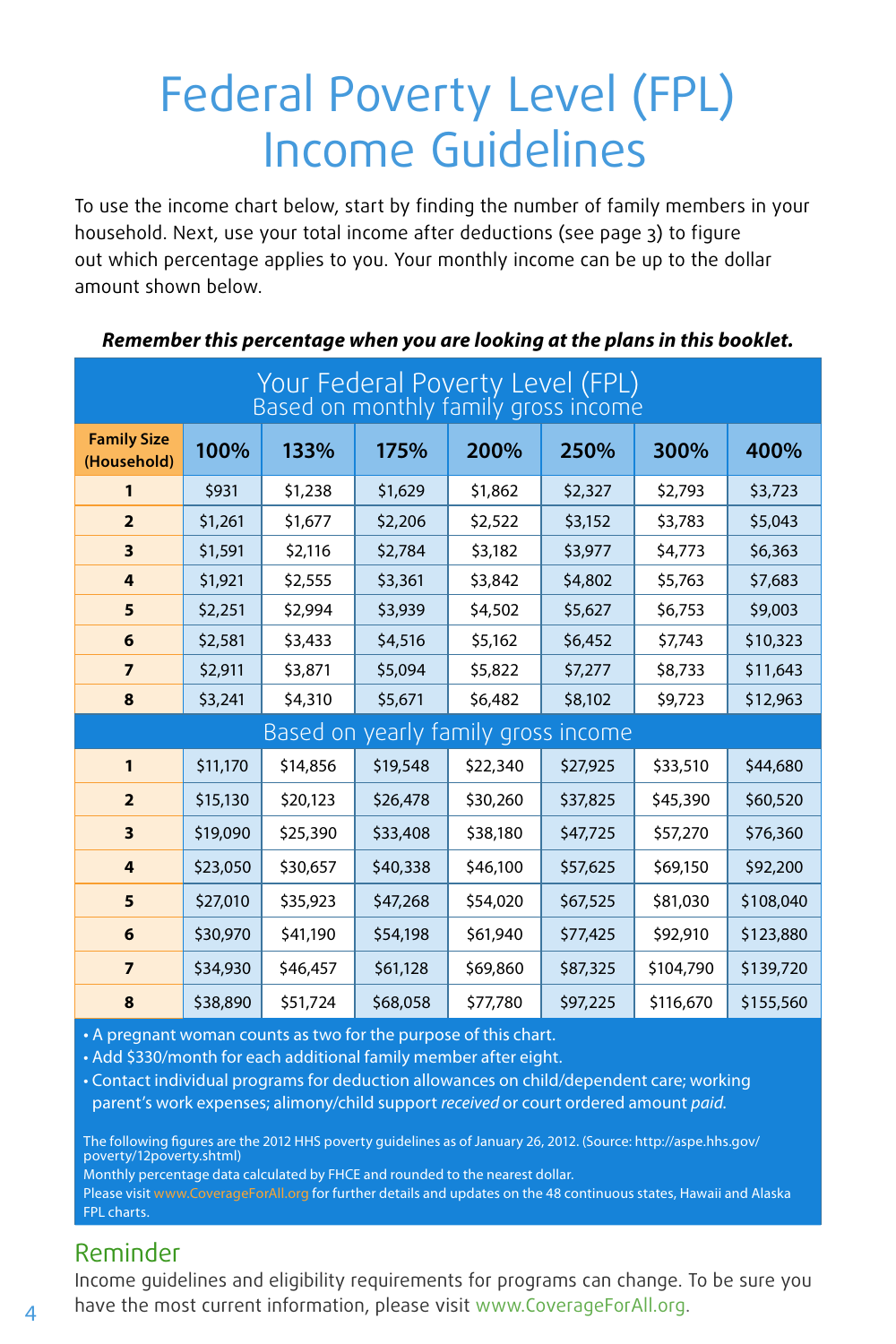# Low-Income Families & Medically-Needy

# Medi-Cal

This government program is available to all individuals and families who meet the Federal Poverty Level (FPL) Income Guidelines.

#### **Health Services Available:**

- $\rightarrow$  Medical
- $\rightarrow$  Dental (Limited)
- $\rightarrow$  Vision
- $\rightarrow$  Prescription
- $\rightarrow$  Treatment for special health problems like breast cancer, kidney problems, and AIDS

#### **Who can get Medi-Cal?**

- $\rightarrow$  California residents
- $\rightarrow$  Persons with high medical expenses
- $\rightarrow$  Children ages 0-18 whose family incomes range between 100-200% FPL
- $\rightarrow$  Children under age 21 in foster care
- $\rightarrow$  Certain adults, between 21 and 65 years of age, if they have dependent children living with them
- $\rightarrow$  Persons with disabilities or who are blind
- $\rightarrow$  Pregnant women
- Persons receiving nursing home care



**Who to contact: Your Local County Social Services Agency** (see page 18) **Medi-Cal:** 800-952-5253, 888-747-1222, or www.medi-cal.ca.gov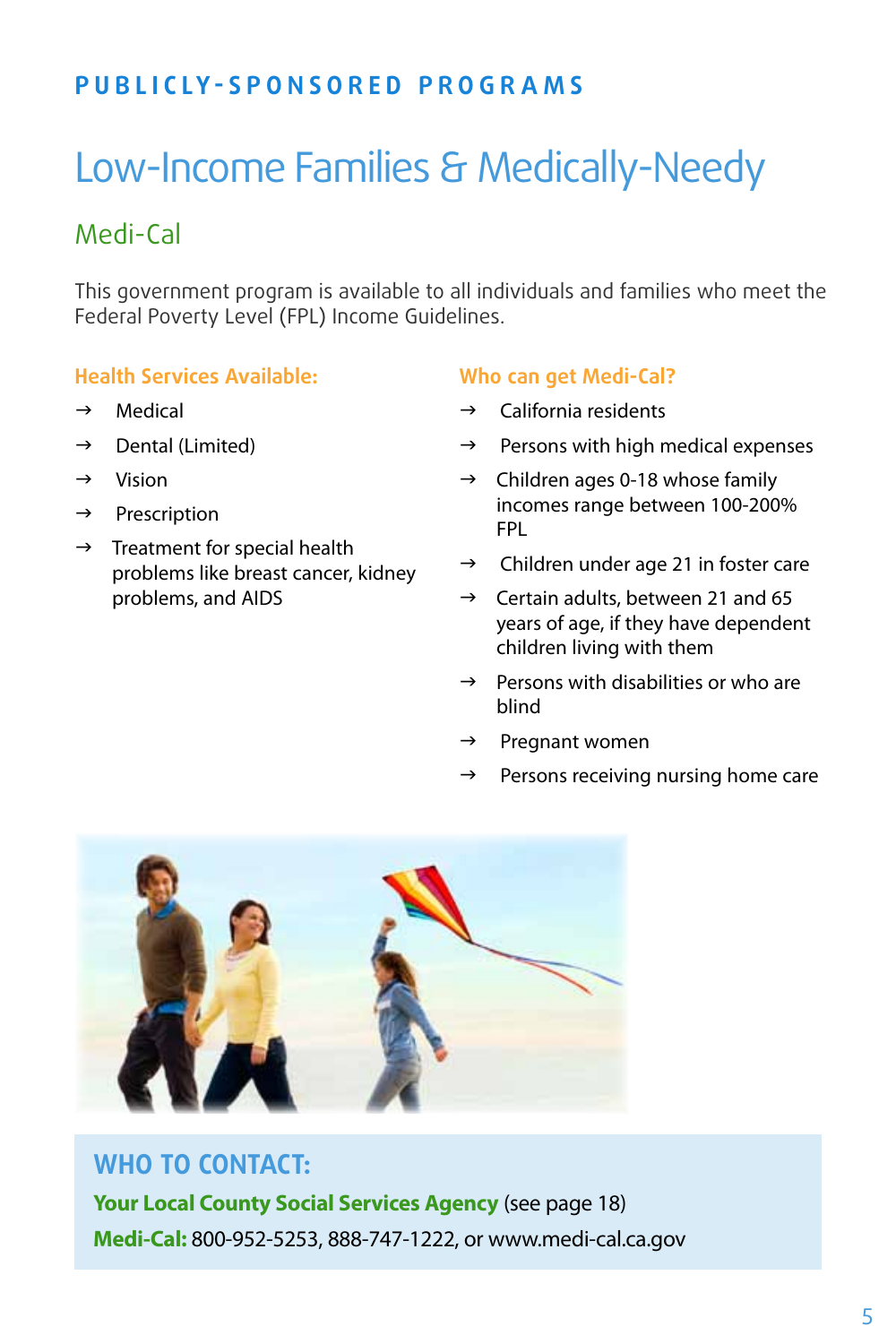# Medi-Cal (Continued)

#### **How to Qualify:**

*You can obtain no-cost coverage for your children:*

- $\rightarrow$  If your child is under 1 year of age and your income is up to 200% of the FPL Income Guidelines (page 4).
- $\rightarrow$  If your children are ages 1-5 and your income is up to 133% of the FPL Income Guidelines (page 4).
- $\rightarrow$  If your children are ages 6–18 and your income is up to 100% of the FPL Income Guidelines (page 4).

*You can obtain no-cost coverage for yourself:*

- $\rightarrow$  If you are pregnant and your income is up to 200% of the FPL Income Guidelines (page 4).
- $\rightarrow$  If you are elderly or disabled and your income is up to 100% of the FPL Income Guidelines (page 4).
- $\rightarrow$  If you are the parent of a child 18 years of age or younger and your income is 107% of the FPL Income Guidelines (page 4).

#### **Reminder:**

- $\rightarrow$  Program eligibility will depend on many factors, including family income and certain income deductions.
- $\rightarrow$  If you do not fall within the listed income guidelines, you may still be eligible for Medi-Cal, but may be asked to pay some of the costs based upon your income, also known as share-of-cost.
- If you have high medical expenses, you may still qualify for Medi-Cal, even if your income is higher than the income guidelines, also known as spend-down.
- $\rightarrow$  Contact your local county social services agency for assistance or to apply. (page 18–19).



# **Who to contact:**

**Your County's Social Services Agency** (see page 18) **Medi-Cal:** 800-952-5253, 888-747-1222, or www.medi-cal.ca.gov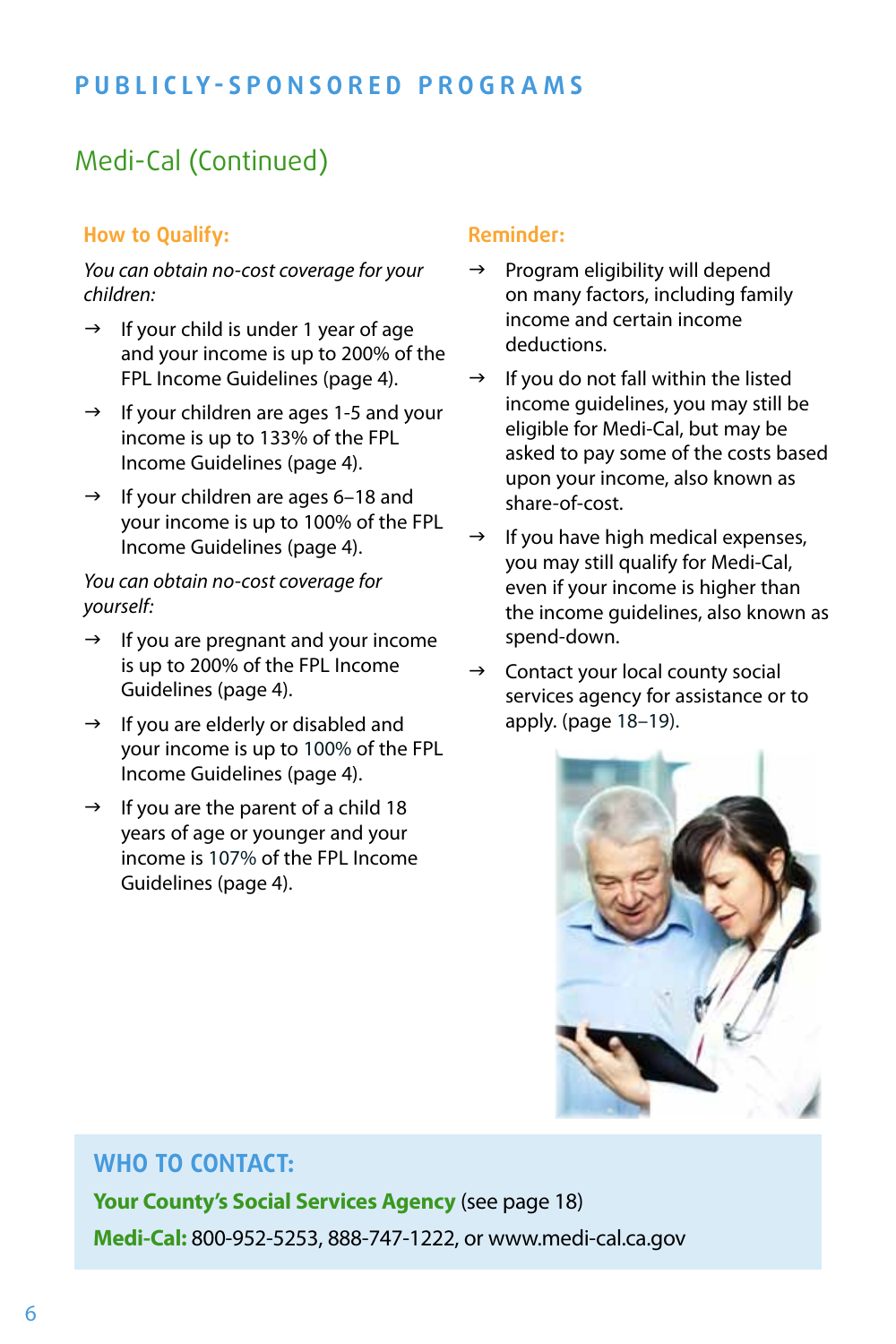# Children in Families with Moderate Income

# Healthy Families Program

Healthy Families is available to children from families whose incomes are at or below 250% of the FPL Income Guidelines.

#### **Health Services Available:**

- $\rightarrow$  Medical
- $\rightarrow$  Dental
- $\rightarrow$  Vision Care
- $\rightarrow$  Prescriptions

#### **How to Qualify:**

- $\rightarrow$  Children must live in California and be citizens or legal immigrants.
- $\rightarrow$  If your children qualify for no-cost Medi-Cal (see page 6) or have a health plan with your job, your children cannot participate in Healthy Families.
- $\rightarrow$  If your children have not been on an employer-covered health plan for at least three months they may qualify.
- $\rightarrow$  If you child is under 1 year of age, your income must be between 200%–250% of FPL Income Guidelines (page 4).



- If your children are ages 1–5, your income must be between 133%– 250% of FPL Income Guidelines (page 4).
- $\rightarrow$  If your children are 6–18 years old, your income must be between 100%–250% of FPL Income Guidelines (page 4).

#### **What Services Cost:**

- $\rightarrow$  Your monthly payment (\$13–\$72 per child) will depend on your income and the plan you choose.
- $\rightarrow$  You will usually pay a small amount (\$10–\$15) for doctor visits and prescriptions.
- $\rightarrow$  Some check-ups are no-cost.

## **Who to contact:**

**Your County's Social Services Agency** (see page 18)

**Healthy Families:** 800-880-5305, or www.healthyfamilies.ca.gov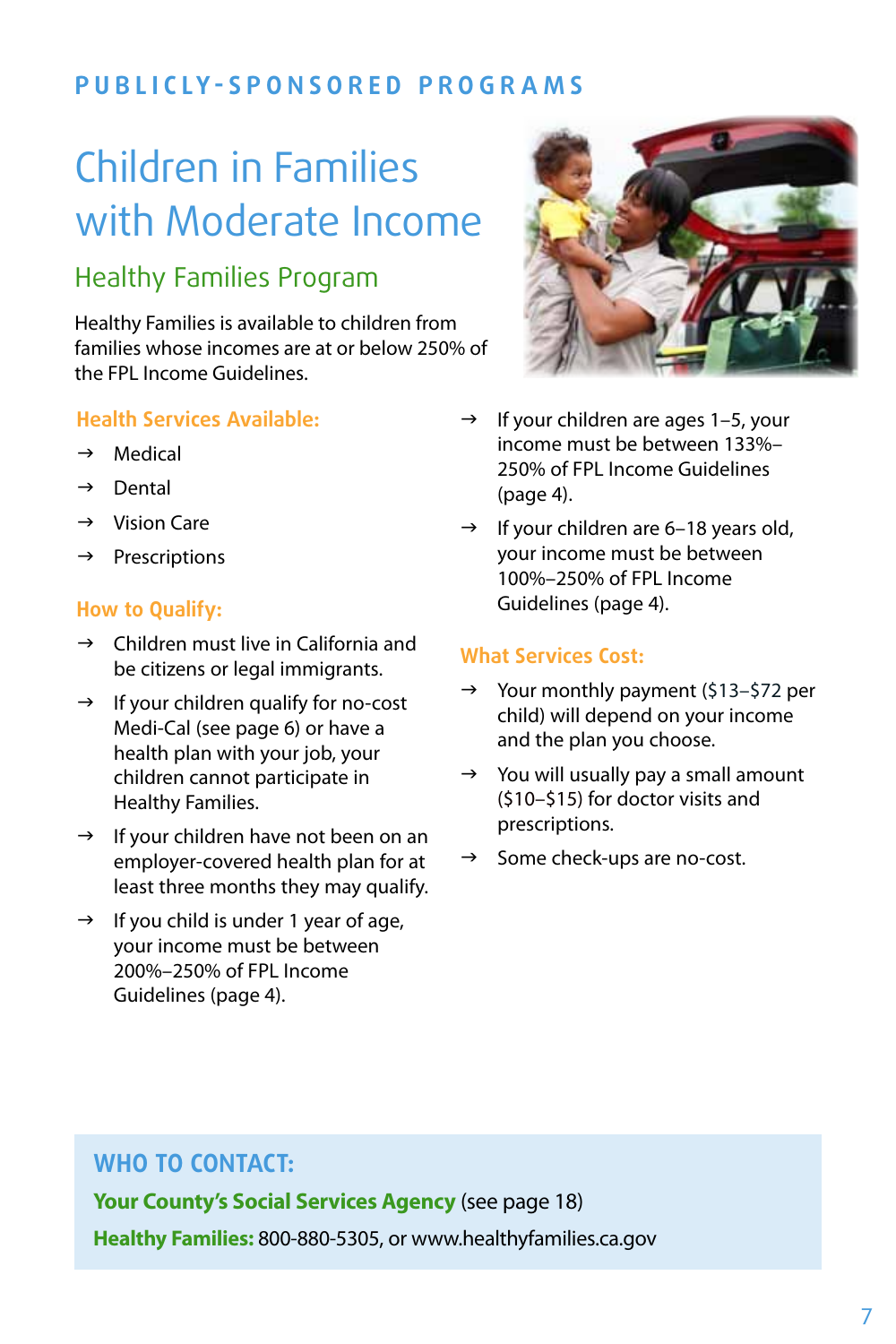# Children Ineligible for State Programs

# County-Medical Services Programs (CMSP)

County-sponsored programs are available in some counties for children who families do not qualify for Medi-Cal or Healthy Families. In counties without county-sponsored programs, services may be available to children through CaliforniaKids, Healthy Kids, or Kaiser Child Health Plan. Children with physical disabilities, severe medical conditions, or who are in need of surgical or rehabilitative services may be eligible for no or low-cost treatment programs through California Children's Services (CCS) or the Medical Therapy Program (MTP). Legal immigration status may not be required to participate in these programs.

#### **Health Services Available:**

- $\rightarrow$  Medical & hospital care for your children
- $\rightarrow$  Check-ups to prevent health problems for your children

#### **How to Qualify:**

- $\rightarrow$  Your income must be less than 300% of FPL Income Guidelines (page 4).
- $\rightarrow$  For Kaiser Child Health Plan, your children must live in a Kaiser plan area.
- $\rightarrow$  Not all counties share Healthy kids or CaliforniaKids. Rules may vary.
- $\rightarrow$  If you qualify for no-cost Medi-Cal or Healthy Families, or have coverage through your employer, your children cannot qualify for these programs.

#### **What Services Cost:**

- $\rightarrow$  For CaliforniaKids, families pay a premium of \$75 per month per child. CaliforniaKids does not pay for hospitalization.
- $\rightarrow$  For Kaiser Child Health Plan, you could pay \$8–\$15 per child per month for up to three children (\$45 max per family). Some services require co-pays of \$5–\$35 up to \$250 per year (\$500 for 2 or more children).

#### **Who to contact:**

| <b>Your County's Social Services Agency</b>        |                              | (see page 18)               |  |
|----------------------------------------------------|------------------------------|-----------------------------|--|
| <b>Your County's Children's Health Initiative:</b> |                              | www.cchi4families.org       |  |
| <b>California Children's Services (CCS) &amp;</b>  |                              |                             |  |
| <b>Medical Therapy Program (MTP):</b>              | www.dhcs.ca.gov/services/ccs |                             |  |
| <b>CaliforniaKids:</b>                             | 818-755-9700                 | www.californiakids.org      |  |
| <b>Kaiser Child Health Plan:</b>                   | 800-464-4000                 | info.kp.org/childhealthplan |  |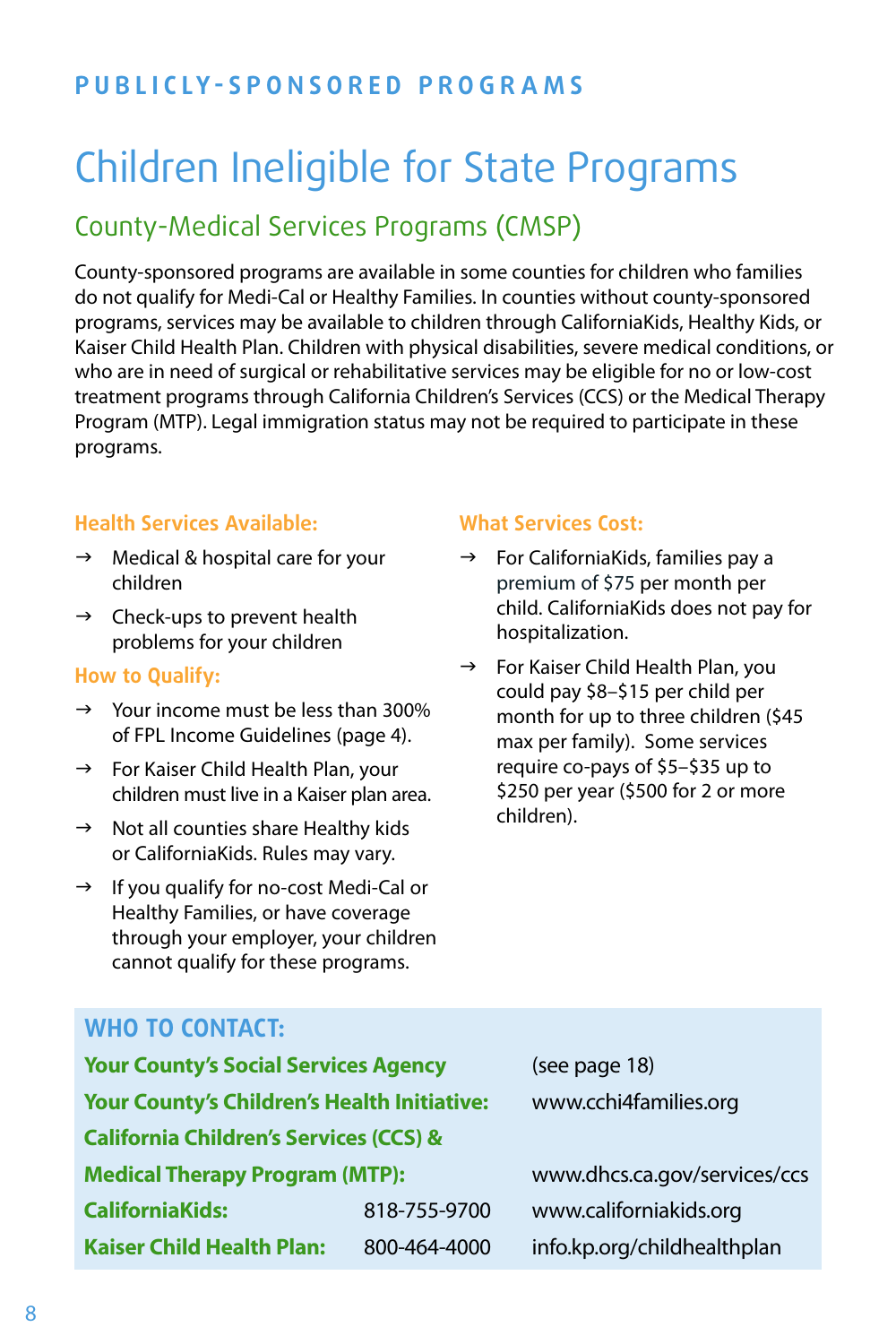# Immigrants Awaiting Legal Status

# Restricted Medi-Cal & Family PACT

If you are an immigrant awaiting legal status, you may be eligible for certain publiclysponsored programs, including Restricted Medi-Cal and Family PACT.



#### **Health Services Available:**

#### **Restricted Medi-Cal:**

- $\rightarrow$  Emergency medical services
- $\rightarrow$  Pregnancy-related care (prenatal and delivery)
- $\rightarrow$  Kidney dialysis
- $\rightarrow$  Treatment for breast and cervical cancer

#### **Family PACT**

 $\rightarrow$  Comprehensive family planning & reproductive services

#### **How to Qualify:**

- $\rightarrow$  You live in California & plan to stay
- $\rightarrow$  For Restricted Medi-Cal, you meet the FPL Income Guidelines for Medi-Cal (page 6).
- $\rightarrow$  For Family PACT, your income must be less than 200% of the FPL Income Guidelines (page 4).

#### **What Services Cost:**

 $\rightarrow$  \$0 or minimal share-of-cost based on your income.

#### **Reminder:**

- $\rightarrow$  For additional programs for children, see page 7.
- $\rightarrow$  For assistance with your specific circumstance, contact your local county social services agency (page 18).

### **Who to contact:**

**Your County's Social Services Agency** (see page 18) *Ask for information about Restricted Medi-Cal.*

**Family PACT** (CA Office of Family Planning's Information & Referral Service): 916-650-0414 or www.familypact.org.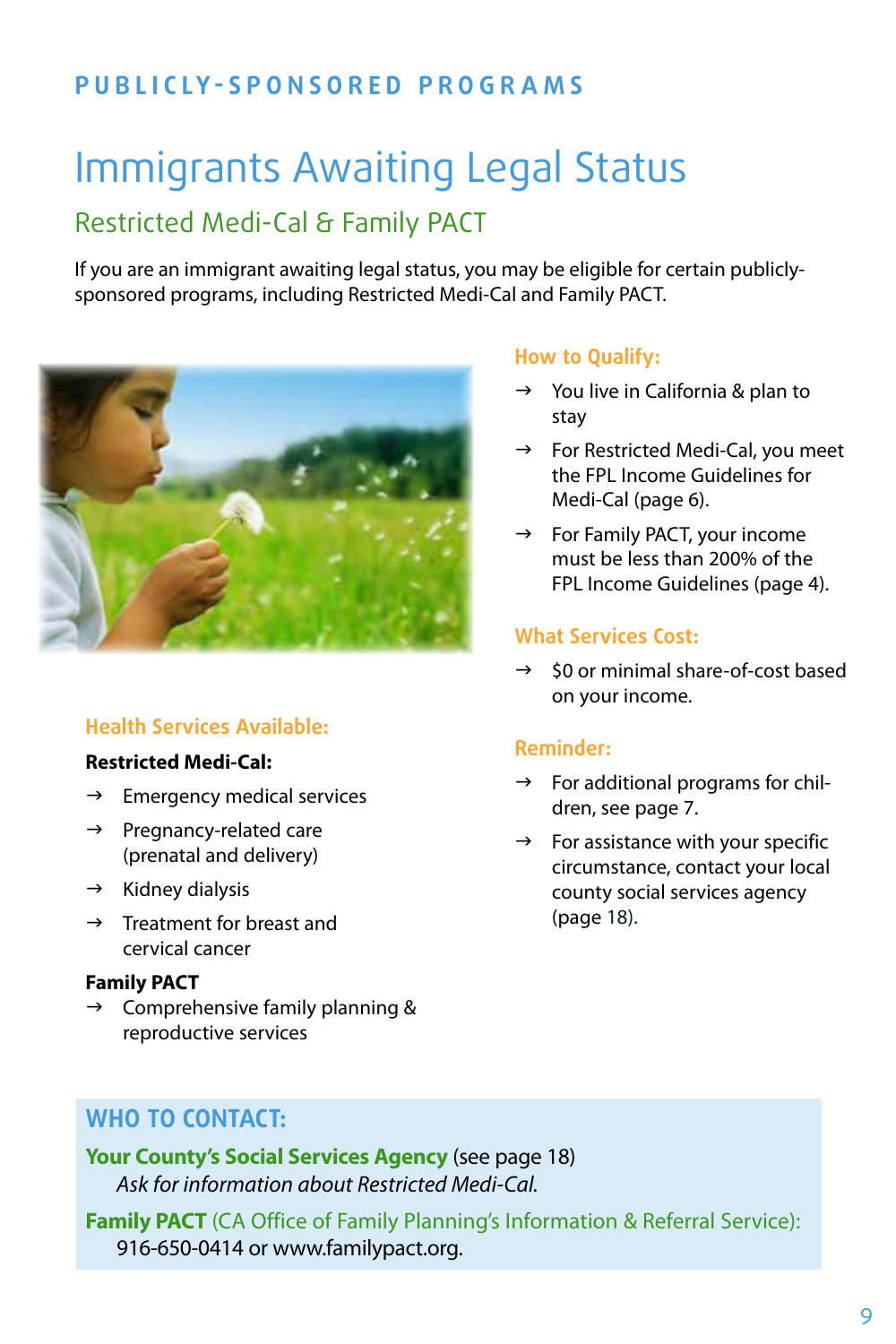# Pregnant Women & Infants

# Medi-Cal & Access for Infants and Mothers (AIM)

AIM and Medi-Cal offer special health care services to pregnant women and infants. Pregnant women can contact the Baby Cal Help Line for education and assistance in early prenatal care. Pregnant women, infants, and children can also get assistance through Healthy Families and Women-Infant-Children (WIC).

#### **Health Services Available:**

- $\rightarrow$  Medical & pregnancy-related care
- $\rightarrow$  Health care for your baby
- $\rightarrow$  Health care for mothers for 60 days after she gives birth

#### **How to Qualify:**

- $\rightarrow$  If you are pregnant, you may qualify for no-cost Medi-Cal if your income is below 200% of the FPL Income Guidelines (page 4).
- $\rightarrow$  For AIM, you must have an income between 200%–300% of the FPL Income Guidelines (page 4).
- $\rightarrow$  For AIM, you must be pregnant less than 31 weeks and have lived in California for at least 6 months. You need legal immigration status to qualify.
- $\rightarrow$  Low-income women with insurance deductibles or co-payments over \$500 may also qualify for AIM.

#### **What Services Cost:**

- $\rightarrow$  For AIM, it will cost 1.5% of your annual family income (see income worksheet on page 3).
- $\rightarrow$  For no-cost Medi-Cal, it is \$0, if you have an income below 200% of the FPL Income Guideline (page 4).



#### **Who to contact:**

**Medi-Cal:** 800-952-5253, 888-747-1222, or www.medi-cal.ca.gov. **AIM** (Access for Infants & Mothers): 800-433-2611 or www.aim.ca.gov **Healthy Families:** 800-880-5305 or www.healthyfamilies.ca.gov **Women-Infant-Children** (WIC): 888-942-9675 www.wicworks.ca.gov **Baby Cal Help Line:** 800-BABY-999 (800-222-9999)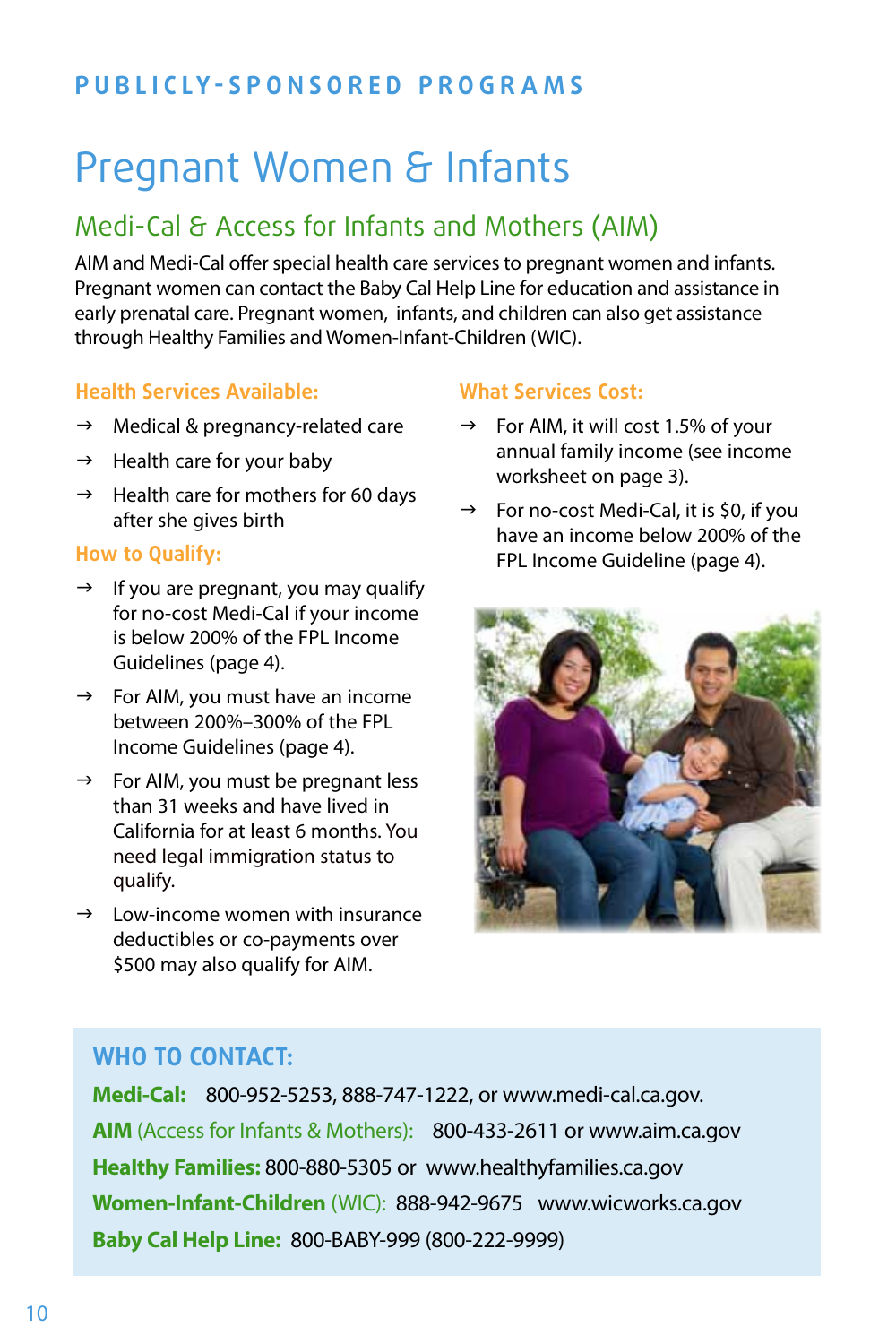# Adults without Dependents

# County Programs & GHPP

Uninsured single adults who are not able to get Medi-Cal may qualify for the County Medical Services Program (CMSP). Adults with qualifying genetic diseases can qualify for the Genetically Handicapped Persons Program (GHPP).

**Note:** In 34 California's rural counties, adults can be covered though the County Medical Services Program (CMSP).

The other 24 metropolitan counties each administer their own Medically-Indigent Adult (MIA) program, so benefits and eligibility standards will vary.

#### **Health Services Available:**

- $\rightarrow$  Medical & hospital care
- $\rightarrow$  Prescriptions
- $\rightarrow$  For GHPP, also includes nutrition products and medical foods

#### **How to Qualify:**

- $\rightarrow$  For both CMSP & GHPP, you must be 21-64 years of age and have an income up to 200% of the FPL Income Guidelines (page 4).
- $\rightarrow$  You must live in California and be a citizen or legal immigrant.
- $\rightarrow$  For CMSP, you must not be eligible for Medi-Cal & must show you live in a county where CMSP is available.



 $\rightarrow$  For GHPP, must have been diagnosed with a genetic condition

#### **What Services Cost:**

- $\rightarrow$  For CMSP, will have to pay a share-ofcost equal to the net of your nonexempt income minus maintenance need
- $\rightarrow$  For GHPP, may be required to pay an annual enrollment fee

### **Who to contact:**

**Your County's Social services Agency** (see page 18) **County Medical Services Program** (CMSP)**:** www.cmspcounties.org **Genetically Handicapped Persons Program** (GHPP): 800-639-0597, 916-327-0470, or www.dhcs.ca.gov/services/ghpp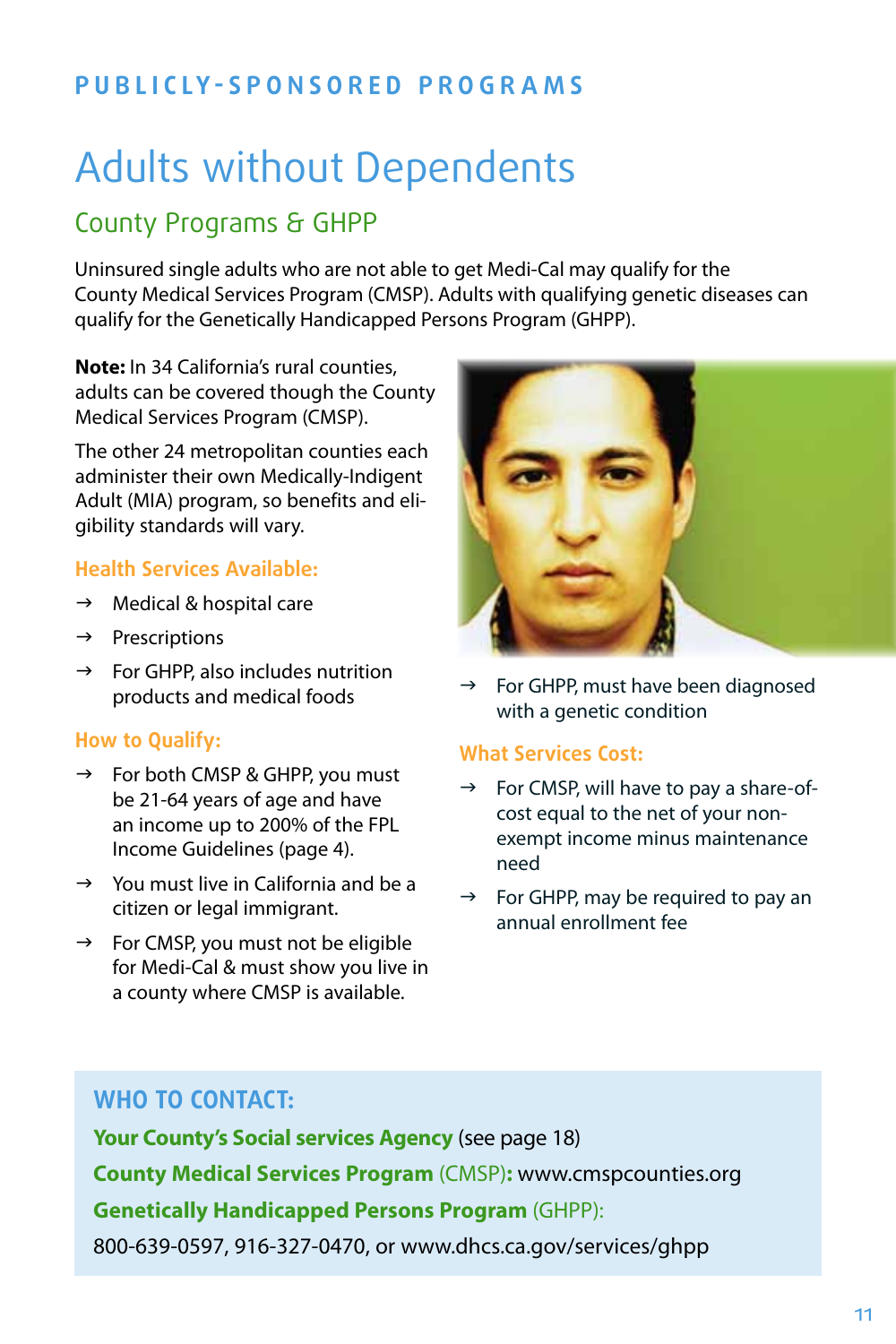# Individuals with Pre-Existing, Severe, or Chronic Medical Conditions

# MRMIP (Major Risk Medical Insurance Plan) & Pre-Existing Condition Insurance Plan (PCIP)

Both programs offer health coverage to individuals who have had a difficult time finding insurance due to their pre-existing conditions. After MRMIP coverage, subscribers have the opportunity to enroll into guaranteed coverage that health plans are required to offer in the individual insurance market due to HIPAA). PCIP is the federal high risk pool program created by the PPACA and run by the Medical Risk Insurance Board (MRMIB).

#### **Health Services Available:**

- $\rightarrow$  For MRMIP, medical care provided by HMOs and PPOs up to \$75,000 a year with lifetime limit of \$750,000
- $\rightarrow$  For PCIP, primary and specialty care, hospital care, and prescription drugs.

#### **How to Qualify:**

- $\rightarrow$  You must live in California and be a citizen of the U.S.
- $\rightarrow$  You must show proof that you were denied coverage or that you were offered a plan that is more expensive than what is available through MRMIP or PCIP.
- $\rightarrow$  For MRMIP, you cannot be qualified for COBRA (page 14) or other public programs.
- $\rightarrow$  For PCIP, you must have been uninsured for at least 6 months.

#### **What Services Cost:**

- $\rightarrow$  The cost depends on your age, where you live, and which health plan you choose.
- $\rightarrow$  For MRMIP, the maximum cost to you is \$2,500 per year, with about \$4,000 annual out-of-pocket limit per household.



### **Who to contact:**

**MRMIP**: 800-289-6574 or www.mrmib.ca.gov **PCIP:** 866-717-5826 or www.PCIP.ca.gov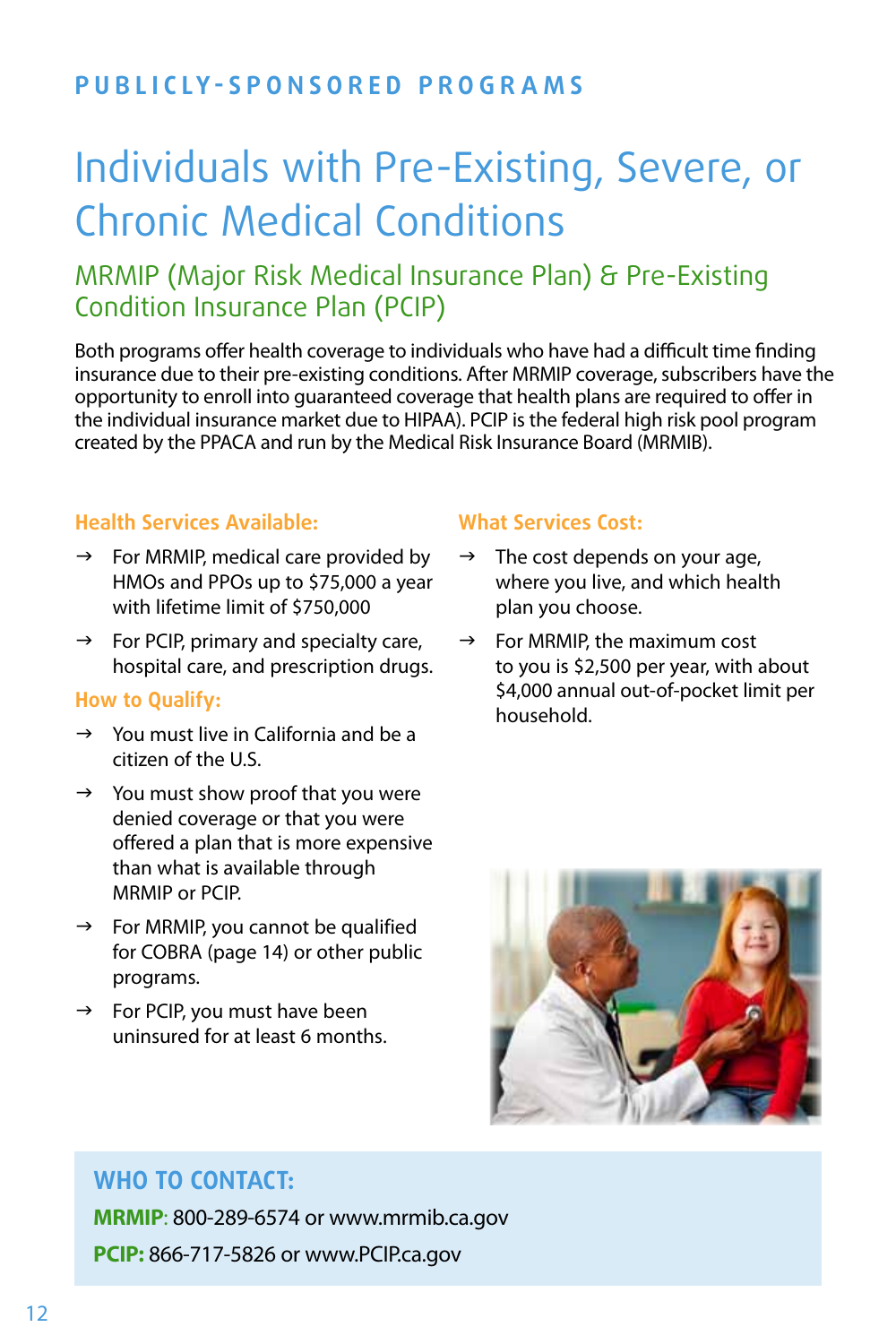# **pri vate health ins u rance**

# Employees & Small Businesses (2–50 Employees)

# Group Health Insurance

Private health insurance is available to small business owners and their employees in California, purchasing insurance through the "small group" market (2–50 employees) may be more affordable than purchasing health coverage for the business owner alone.

#### **Health Services Available:**

 $\rightarrow$  Medical care & hospitalization for individuals and families

#### **Advantages of Purchasing Health Insurance as a Business:**

- $\rightarrow$  In California, you cannot be turned down. Coverage is guaranteed.
- $\rightarrow$  Small business owners may receive certain tax advantages by purchasing small group coverage for themselves and their employees.
- $\rightarrow$  The self-employed may also be able to deduct the cost of their health care coverage.

#### **How Businesses Qualify:**

- $\rightarrow$  Your company must have 2–50 employees.
- $\rightarrow$  You must have at least 2 employees who work for at least 6 months out of the year.
- $\rightarrow$  Employees must work at least 30 hours a week.
- $\rightarrow$  Business owners can count as workers.
- $\rightarrow$  The business owner must earn wages from the company.

#### **Health Services Available:**

 $\rightarrow$  Cost depends on how much the business owner contributes, which plan is selected and ±10% of the insurance company's index rate. There might be a waiting period for certain types of care.

#### **To Learn More:**

- $\rightarrow$  Agents and brokers specialize in helping individuals with small businesses walk through the group health coverage enrollment process.
- $\rightarrow$  To be connected with one of our volunteer brokers, contact the California Association of Health Underwriters (CAHU) at 800-322- 5934 or email fhceinfo@coverageforall.org.

## **Who to contact:**

**California Association of Health Underwriters (CAHU):** 800-322-5934 or www.cahu.org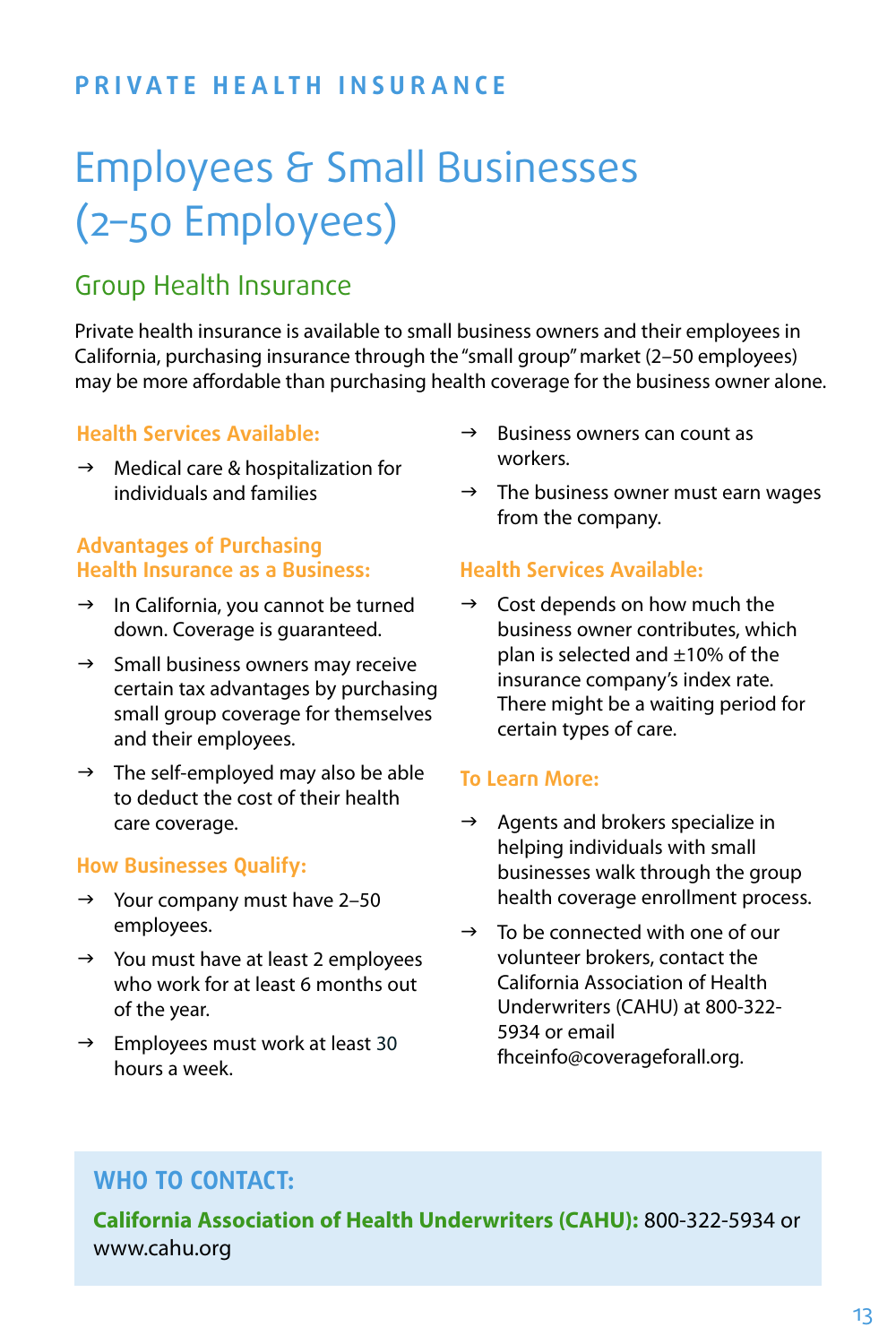## **pri vate health ins u rance**

# Individuals Recently Covered by an Employer Health Plan

# COBRA & HIPAA & HIPP

If you recently lost your job, and you were included in your former employer's health plan, you can continue coverage for you and your family through COBRA or Cal-COBRA, and then HIPAA. You may also be eligible for premium assistance for COBRA/Cal-COBRA under the Health Insurance Premium Payment (HIPP) program, if you have a high-cost medical condition and qualify for Medi-Cal.

#### **Health Services Available:**

- $\rightarrow$  COBRA/Cal-COBRA: You get the same benefits you had with your employer.
- $\rightarrow$  HIPPA: Benefits are based on program selected with no expiration of coverage.

#### **Length of Coverage:**

- $\rightarrow$  COBRA: 18-36 months depending on qualifying event
- $\rightarrow$  Cal-COBRA: 36 months depending on qualifying event
- $\rightarrow$  COBRA Subsidy: 15 months of partially-subsidized coverage

#### **How to Qualify:**

- $\rightarrow$  You must live in California.
- $\rightarrow$  COBRA: Available for employees who worked for businesses with 20 or more employees.
- $\rightarrow$  Cal-COBRA: Available for employees who work for businesses with less than 20 employees.
- $\rightarrow$  HIPAA: Must have had 18 months of continuous coverage and completely exhausted your COBRA/Cal-COBRA benefits. Must not have lost previous

coverage due to fraud or nonpayment of premiums.

- $\rightarrow$  COBRA/Cal-COBRA: Must enroll prior to 60 days after your group coverage ends.
- $\rightarrow$  HIPAA: Must enroll prior to 63 days after your previous coverage ends.

#### **How to Qualify for HIPP:**

- $\rightarrow$  You are Medi-Cal eligible (page 6).
- $\rightarrow$  You are a member of an HMO.
- $\rightarrow$  You have a high-cost medical condition (e.g. pregnancy, HIV/AIDS, or organ transplant).

#### **What Services Cost:**

- g COBRA/Cal-COBRA: Premiums range from 102-150% of group health rates. For example: If you were paying \$100 a month for your share, and your employer was paying \$100, you will pay \$200 plus 2%, which is \$204 per month.
- $\rightarrow$  COBRA Subsidy: Covers 65% of premiums for 15 months.
- $\rightarrow$  HIPP: \$0 or minimal share-of-cost.
- $\rightarrow$  HIPAA: Premiums will depend on the plan chosen.

# **Who to contact:**

**For COBRA/Cal-COBRA:** Talk to your employer's HR Department

**For HIPP:** Contact the Department of Health Care Services -www.dhcs.ca.gov

**For HIPAA:** Email fhceinfo@coverageforall.org for the contact information of a local volunteer broker in your area who can walk you through the available HIPAA plans.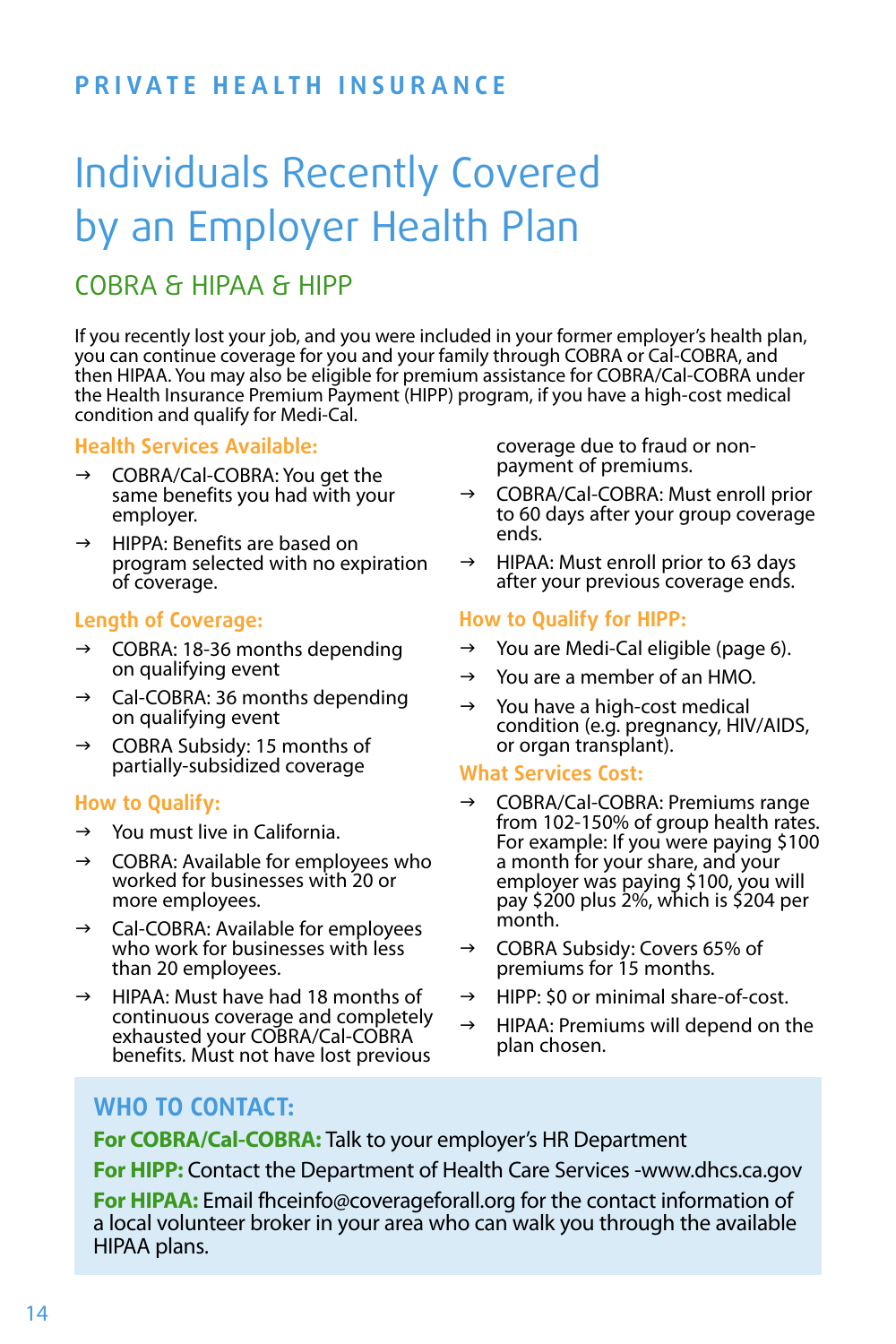# **pri vate health ins u rance**

# Individuals & Families

# Individual Health Plans

In California, private health insurance is available only to individuals without pre-existing health conditions due to underwriting. Because of Health Care Reform (PPACA), all children are eligible for private coverage without the fear of being turned down due to a pre-existing health condition.

#### **Health Services Available:**

 $\rightarrow$  You can choose a plan that covers all your health needs

OR

- $\rightarrow$  You can choose a plan that will only cover you if you get a serious illness. These types of plans usually have a high "deductible," which is the amount you will have to pay if you need medical care.
- $\rightarrow$  If you have had serious health problems in the past, you may not qualify for private individual health insurance programs. If you have an ongoing medical problem and cannot qualify for a private individual health plan, see page 12.

#### **What Services Cost:**

 $\rightarrow$  The cost depends on your age, where you live, and the type of plan you select. Individual and family health plans can be very affordable.

- $\rightarrow$  For more information about private health insurance, please email fhceinfo@coverageforall.org and ask to be referred to an agent in your area.
- Search plans anonymously online at www.eHealthInsurance.com



# **Who to contact:**

**California Association of Health Underwriters (CAHU):** 800-322-5934 or www.cahu.org **www.eHealthInsurance.com**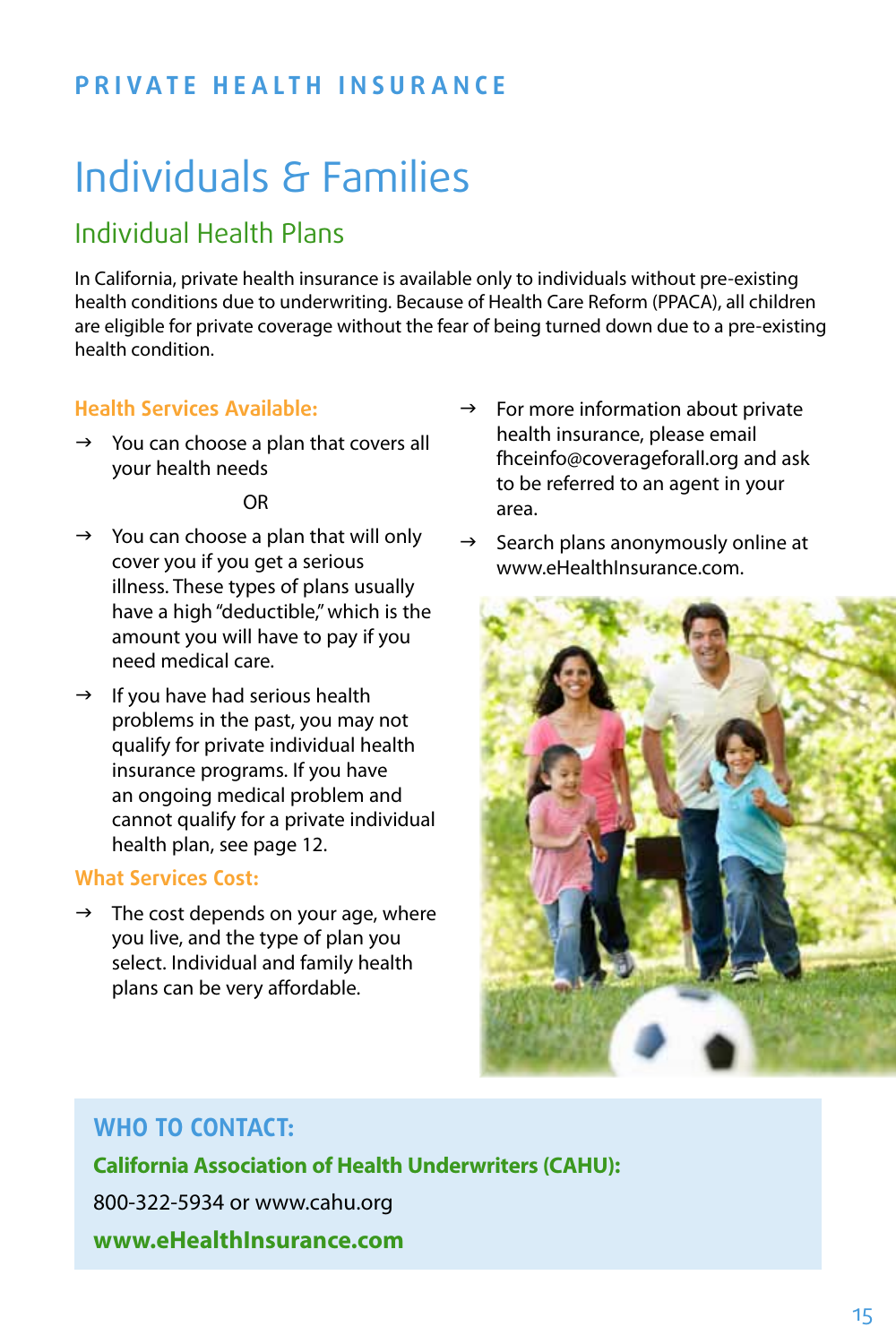# Program Contact Information

# Publicly-Sponsored Programs

#### **AIM**

# **(Access for Infants & Mothers)**

800-433-2611 (toll-free) www.aim.ca.gov (see page 10)

### **Baby Cal Help Line**

800-BABY-999 800-222-9999

### **Breast & Cervical Cancer**

#### **Treatment Program**

800-824-0088 (toll-free) www.dhs.ca.gov (Search: BCCTP)

#### **CaliforniaKids**

CaliforniaKids Healthcare Foundation 818-755-9700 www.californiakids.org (see page 8)

#### **California Children's Services (CCS)**

Local County Social Services Agency (see page 18) www.dhcs.ca.gov/services/ccs

### **Children Health & Disability Prevention (CHDP)**

Contact Your Local County Office www.dhs.ca.gov/pcfh/cms/chdp



## **County Medical Services Program (CMSP)**

www.cmspcounties.org (see page 11) Or Contact Your Local County Social Services Agency (see page 18)

### **COBRA (Consolidated Omnibus Budget Reconciliation Act)**

Employee Benefits Security Administration 866-444-3272 (toll-free) www.dol.gov/ebsa (see page 14)

### **Family PACT**

California Office of Family Planning Information & Referral Service 800-942-1054 (toll-free) 916-650-0414 www.familypact.org (see page 9)

### **Group Health Plans**

Employee Benefits Security Administration 866-444-3272 (toll-free) www.dol.gov/dol/topic/health-plans (see page 13)

#### **Genetically Handicapped Persons Program (GHPP)**

800-639-0597 916-327-0470 www.dhcs.ca.gov/services/ghpp

#### **Healthy Families**

800-880-5305 (toll-free) 888-747-1222 www.healthyfamilies.ca.gov (see page 7)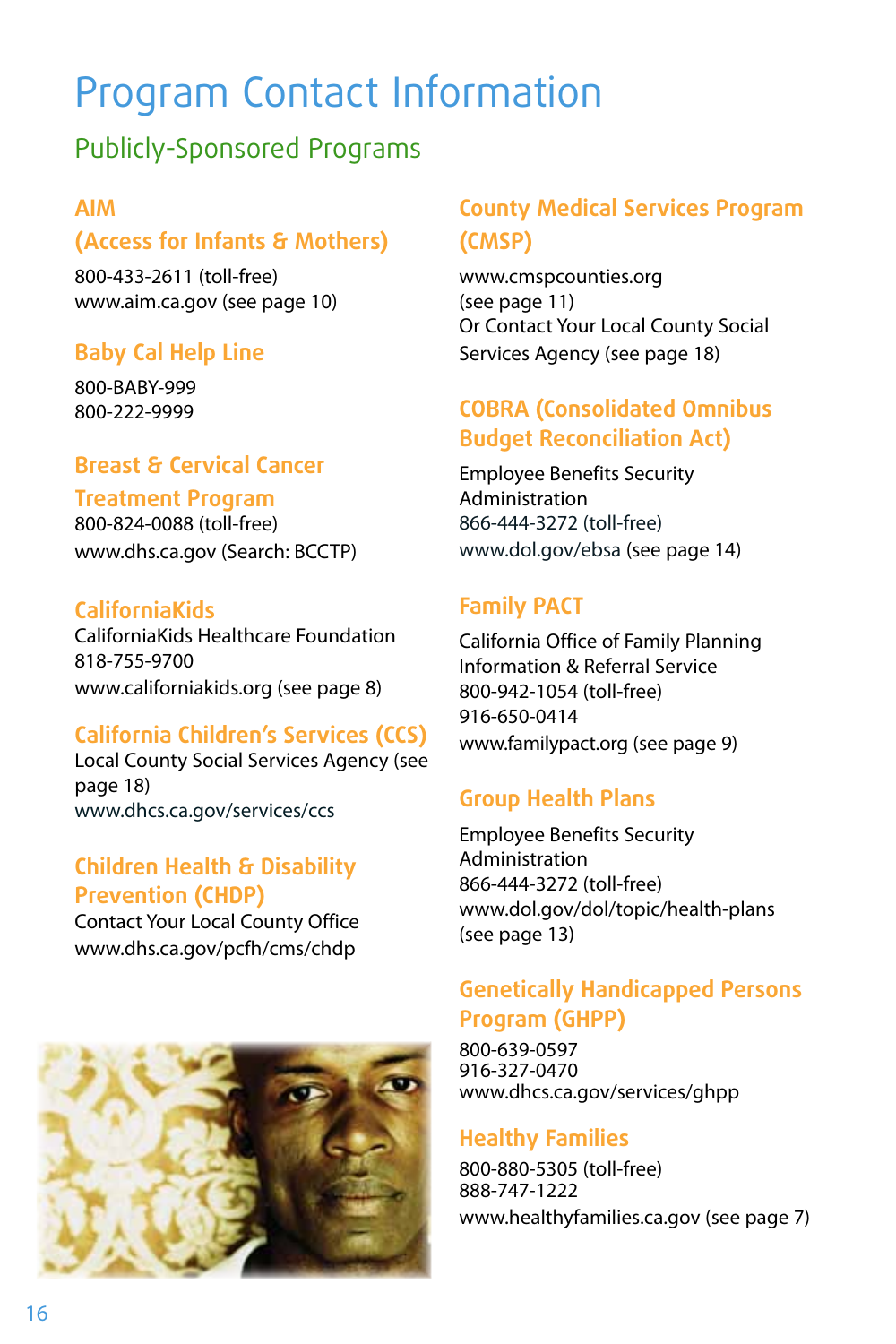# Program Contact Information

#### **Healthy Kids**

(County-Based Program) www.champ-net.org/programs/hkLA.cfm

### **HIPAA (Health Insurance Portability and Accountability Act)**

Employee Benefits Security Administration 866-444-3272 (toll-free) www.dol.gov (see page 14)

### **HIPP (Health Insurance Premium Payment Plan)**

866-298-8443 (toll-free) www.dhcs.ca.gov (Search: HIPP) (see page 14)

#### **Indian Health Services**

916-930-3927 www.ihs.gov

#### **Individual Health Plans**

Find a broker by visiting www.nahu.org/ consumer/findagent.cfm

#### **Kaiser Permanente Child Health Plan**

800-464-4000 (toll-free) www.kaiserpermanente.org (see page 8)

#### **Medi-Cal**

800-952-5253 (toll-free) 888-747-1222 www.medi-cal.ca.gov (see page 5–6) or Contact Your Local Social Services Agency (see page 18)

Contact Local County Social Services (see page 18) www.dhcs.ca.gov/services/ccs

#### **Medicare**

800-MEDICARE (800-633-4227) www.medicare.gov

#### **MRMIP (Major Risk Medical Insurance Plan)**

800-289-6574 (toll-free) www.mrmib.ca.gov (see page 12)

#### **Pre-Existing Condition Insurance Plan (PCIP)**

866-717-5826 www.PCIP.ca.gov

#### **Veteran Affairs Medical Benefits**

877-222-8387 (toll-free) www.va.gov

#### **Restricted Medi-Cal**

800-952-5253 (toll-free) www.medi-cal.ca.gov (see page 5–6) or Contact Your Local Social Services Agency (see page 18)

#### **WISEWOMAN**

800-511-2300 (toll-free) www.cdph.ca.gov/programs/ WISEWOMAN

#### **Women-Infant-Children (WIC)**

888-WICWORKS (888-942-9675) www.wicworks.ca.gov

### **Medical Therapy Plan (MTP)**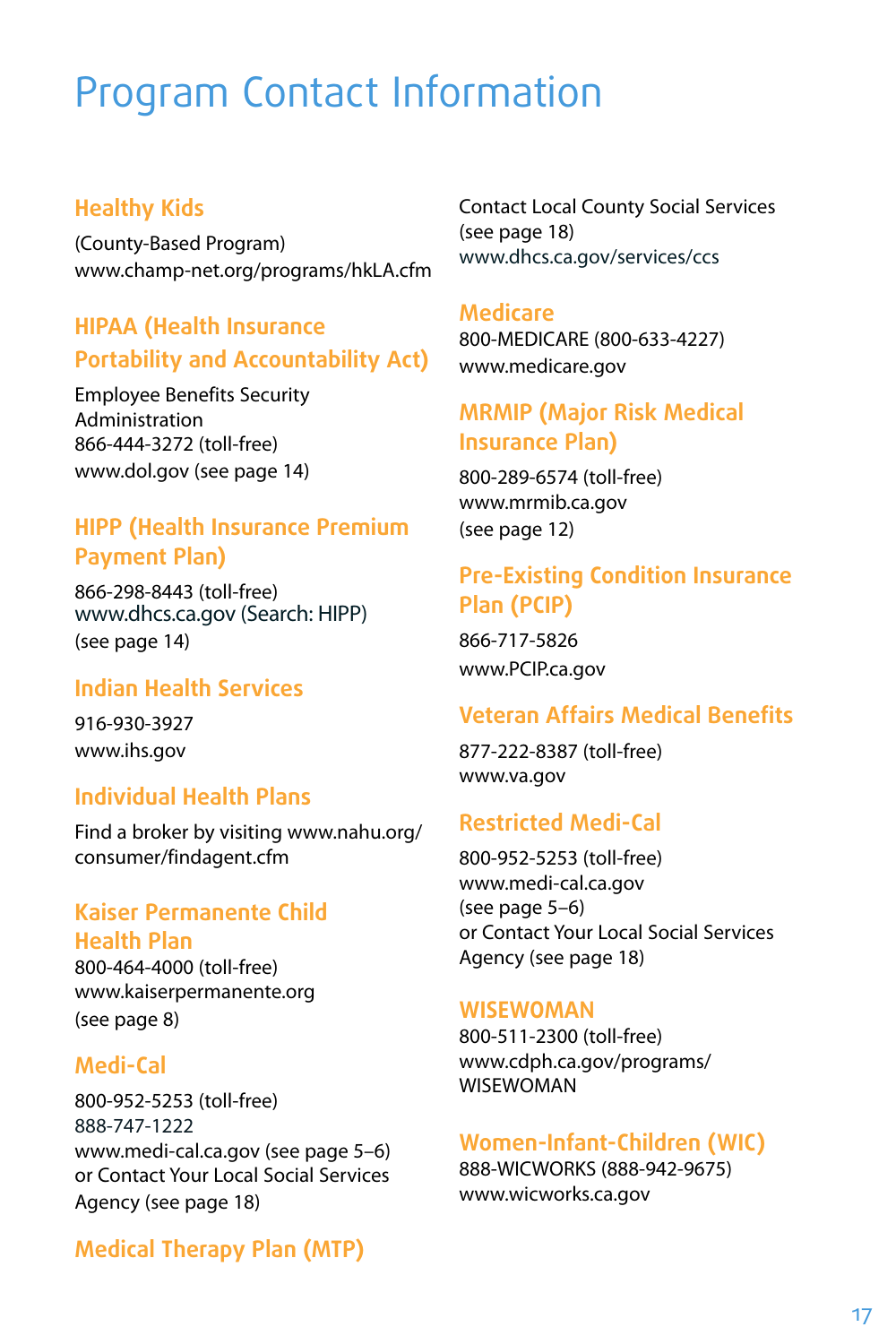# County Social Services Agencies

For complete Medi-Cal eligibility information or other health-related services, please contact your nearest County Social Services Agency at the phone number listed here.

**Alameda County** (510) 639-1090

**Alpine County** (530) 694-2235, ext. 241

**Amador County** (209) 223-6550

**Butte County** Oroville: (530) 538-7711, (800) 538-7711 Chico: (530) 879-3479

**Calaveras County** (209) 754-6448

**Colusa County** (530) 458-0250

**Contra Costa County** (800) 709-8348

**Del Norte County** (707) 464-3191

**El Dorado County** (530) 642-7300

**Fresno County** Fresno: (559) 453-4262 Coalinga: (559) 935-6300 Selma: (559) 898-5100

**Glenn County** (530) 934-6514 (530) 934-6510

**Humboldt County** (707) 476-4700

**Imperial County** (760) 337-6800

**Inyo County** Bishop (760) 872-1394

**Kern County** (661) 631-6807

**Kings County** (559) 582-3241

#### **Lake County**

(707) 995-4200 (800) 628-5288

**Lassen County** (530) 251-8152

**Los Angeles County** (626) 569-4000 (213) 639-6300 (Limited Service Area)

**Madera County** (559) 675-7841

**Marin County** (415) 473-3400

**Mariposa County** (800) 266-3609 (209) 966-3609

**Mendocino County** Fort Bragg: (707) 962-1000 Ukiah: (707) 463-7700

**Merced County** (209) 385-3000

**Modoc County** (530) 233-6501

**Mono County** Bridgeport: (760) 932-5600 Mammoth: (760) 924-1770

**Monterey County** Salinas: (831) 755-8500 Seaside: (831) 755-4650

King City: (831) 385-7400 **Napa County** (707) 253-4511

**Nevada County** (530) 265-1340 (888) 809-1340 (toll-free)

**Orange County**

Anaheim: (714) 575-2400 Santa Ana: (714) 435-5800 Aliso Viejo: (949) 389-8200 Garden Grove (714) 741-7100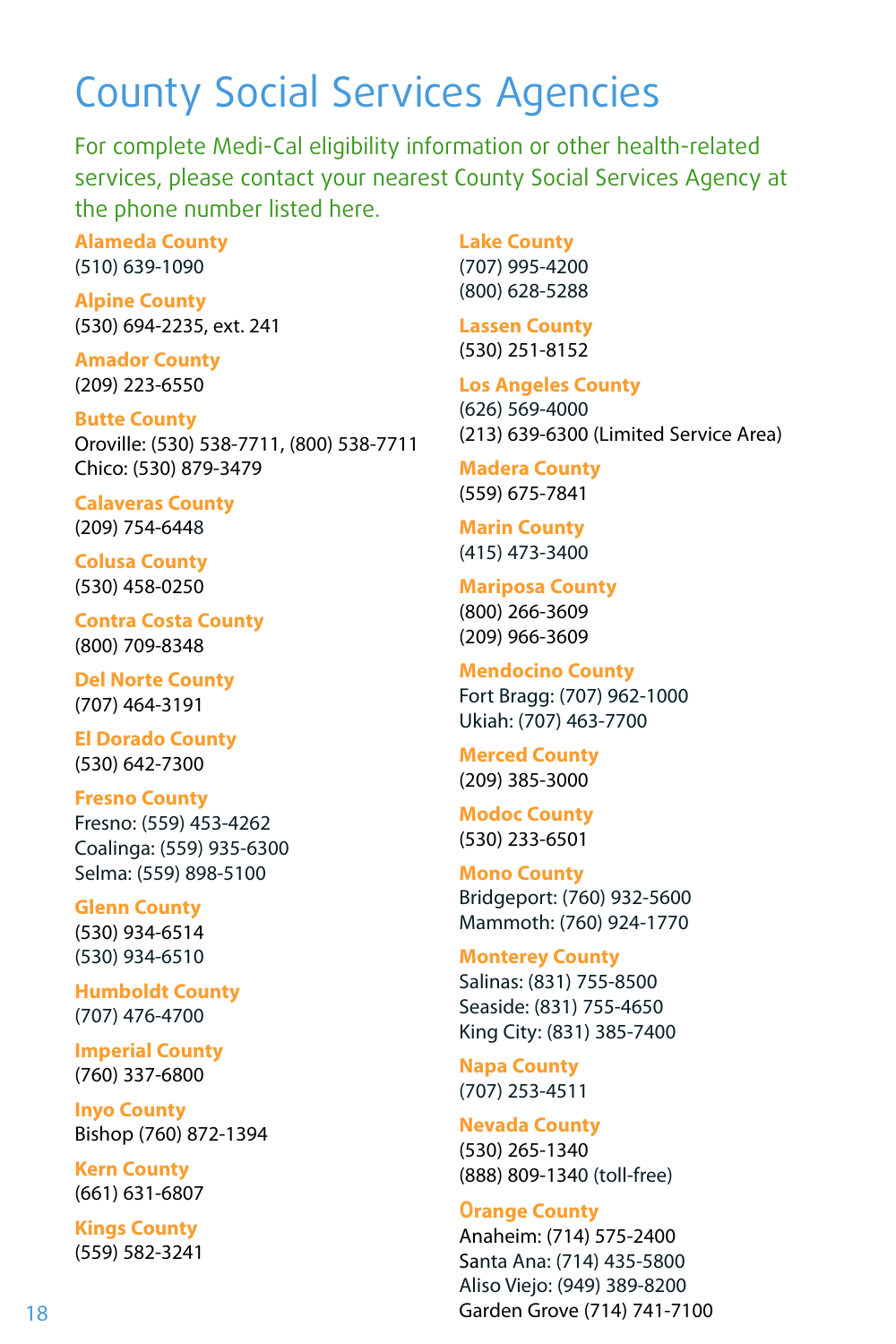# County Social Services Agencies

#### **Placer County**

Auburn: (530) 889-7610 Rocklin: (916) 784-6000 North Lake Tahoe: (530) 546-1900

**Plumas County** (530) 283-6350

**Riverside County** (951) 358-3400

**Sacramento County** (916) 874-2072, (916) 874-2215, TDD/TTY (916) 874-2599

**San Benito County** (831) 636-4180

**San Bernardino County** (909) 388-0245

**San Diego County** (866) 262-9881

**San Francisco County & City** (415) 863-9892

**San Joaquin County** (209) 468-1000

**San Luis Obispo County** San Luis Obispo: (805) 781-1600

Atascadero: (805) 461-6000 Paso Robles: (805) 237-3110 Morro Bay: (805) 772-6340

**San Mateo County** (650) 802-5018

**Santa Barbara County** (805) 681-4401

**Santa Clara County** San Jose: (408) 817-6000, 877-962-3633 Mountain View: (650) 988-6100 Gilroy: (408) 846-3900

**Santa Cruz County** Santa Cruz: (831) 454-4165 Watsonville: (831) 763-8500

**Shasta County** (530) 245-6680

**Sierra County**

Loyalton: (530) 993-6700 Downieville: (530) 763-8500

**Siskiyou County**

Yreka (530) 841-2700

**Solano County** Fairfield: (707) 784-8050 Vacaville: (707) 469-4500 Vallejo: (707) 553-5000

**Sonoma County** 877-699-6868

**Stanislaus County** (209) 558-2777

**Sutter County** (530) 822-7230

**Tehama County** Red Bluff: (530) 527-1911 Corning: (530) 824-9182

**Trinity County** (530) 623-1265

**Tulare County** Lindsay (559) 562-7400 Visalia (559) 624-8100

**Tuolumne County** (209) 533-5711

**Ventura County** Oxnard: (805) 385-9363 Ventura: (805) 658-4100 Santa Clara Valley: (805) 933-8300

**Yolo County** Woodland: (530) 661-2750 West Sacramento: (916) 375-6200

**Yuba County** (530) 749-6311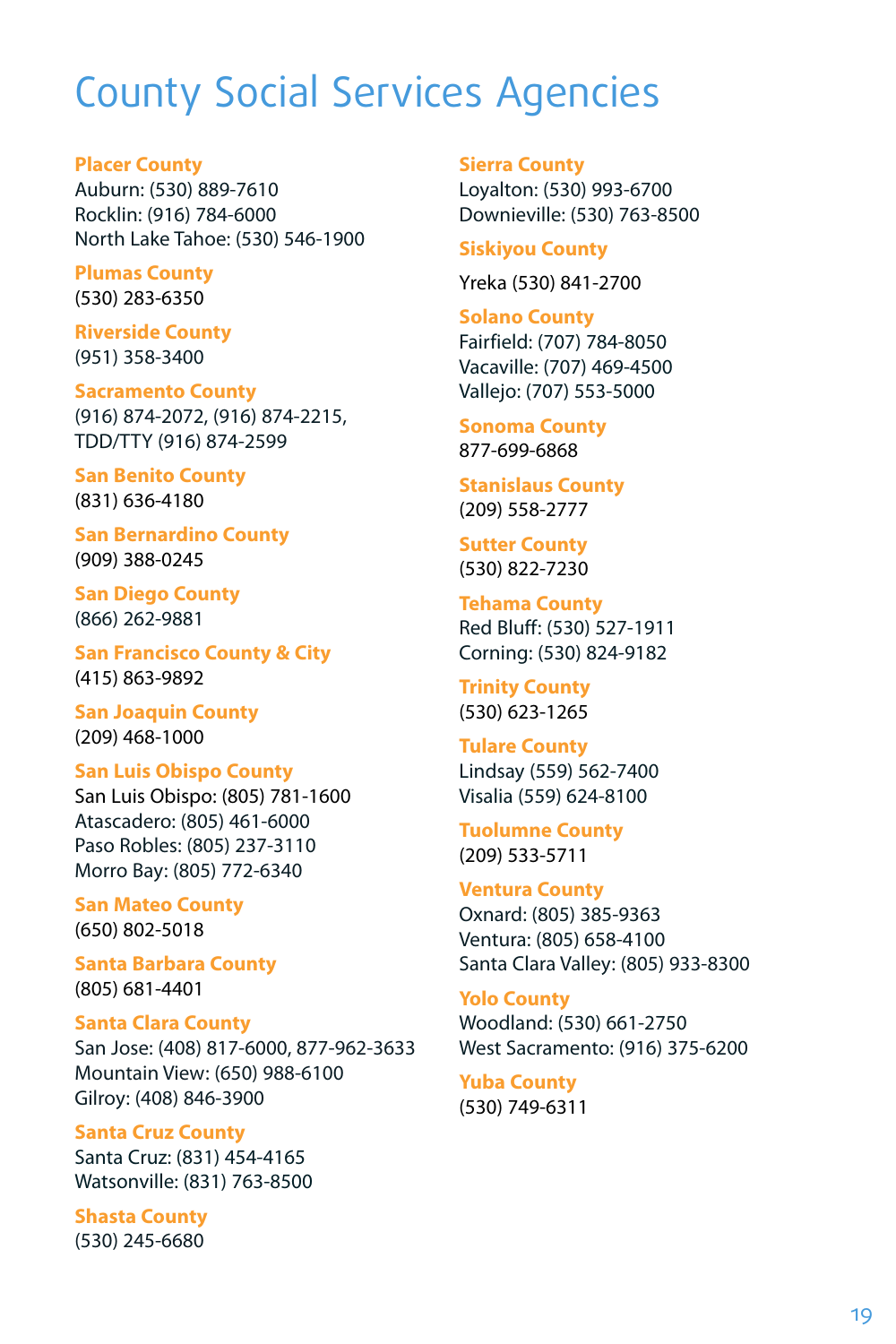# Other Sources of Health Information

There are health care programs for almost every type of person — and you may be eligible. To find out more, contact the organizations listed below.

# **Financial Aid & Free or Low-Cost Benefits**

#### **Department of Health Care Services** 916-445-4171

(English & Spanish)

#### www.dhcs.ca.gov

(Recorded information about Medi-Cal, Medicare, SSI, Food Stamps, Cash Assistance, CMSP, MISP, Healthy Families Program, CCS, MTP and more)

#### **California Department of Public Health**

www.cdph.ca.gov (916) 558-1784

## **Finding Local Health Care Options**

#### **Health Resouces & Services Administration**

888-275-4772 findahealthcenter.hrsa.gov (Find a Health Center by Zip Code)

#### **Self-Help Clearing House** www.mentalhelp.net/selfhelp

#### **Health Coverage Tax Credit**

866-628-HCTC (866-628-4282) www.irs.gov (key word HCTC)

### **Laws & Regulations**

#### **California Department of Insurance**

800-927-4357 www.insurance.ca.gov (English and Spanish; general information on all types of insurance)

#### **Employee Benefits Security Administration**

www.dol.gov/ebsa (Official information and rules from the U.S. Department of Labor)

#### **Government Benefits Finder** 800-333-4636 www.benefits.gov

#### **Catalog of Federal Domestic Assistance**

www.cfda.gov (Search tool for grants)

### **Partnership For Prescription**

**Assistance** 888-477-2669 www.pparx.org

#### **Department of Health & Human Services**

www.hhs.gov (Many different health care search tools) www.healthfinder.gov (User-friendly search tool in English and Spanish)

#### **Health Consumer Alliance**

www.healthconsumer.org (13 different languages; user-friendly information about programs and legal rights by county)

#### **IMPACT**

800-409-8252 (toll-free) www.california-impact.org

### **California Department of Managed Health Care**

888-466-2219 www.hmohelp.ca.gov (English & Spanish; general information on all types of insurance)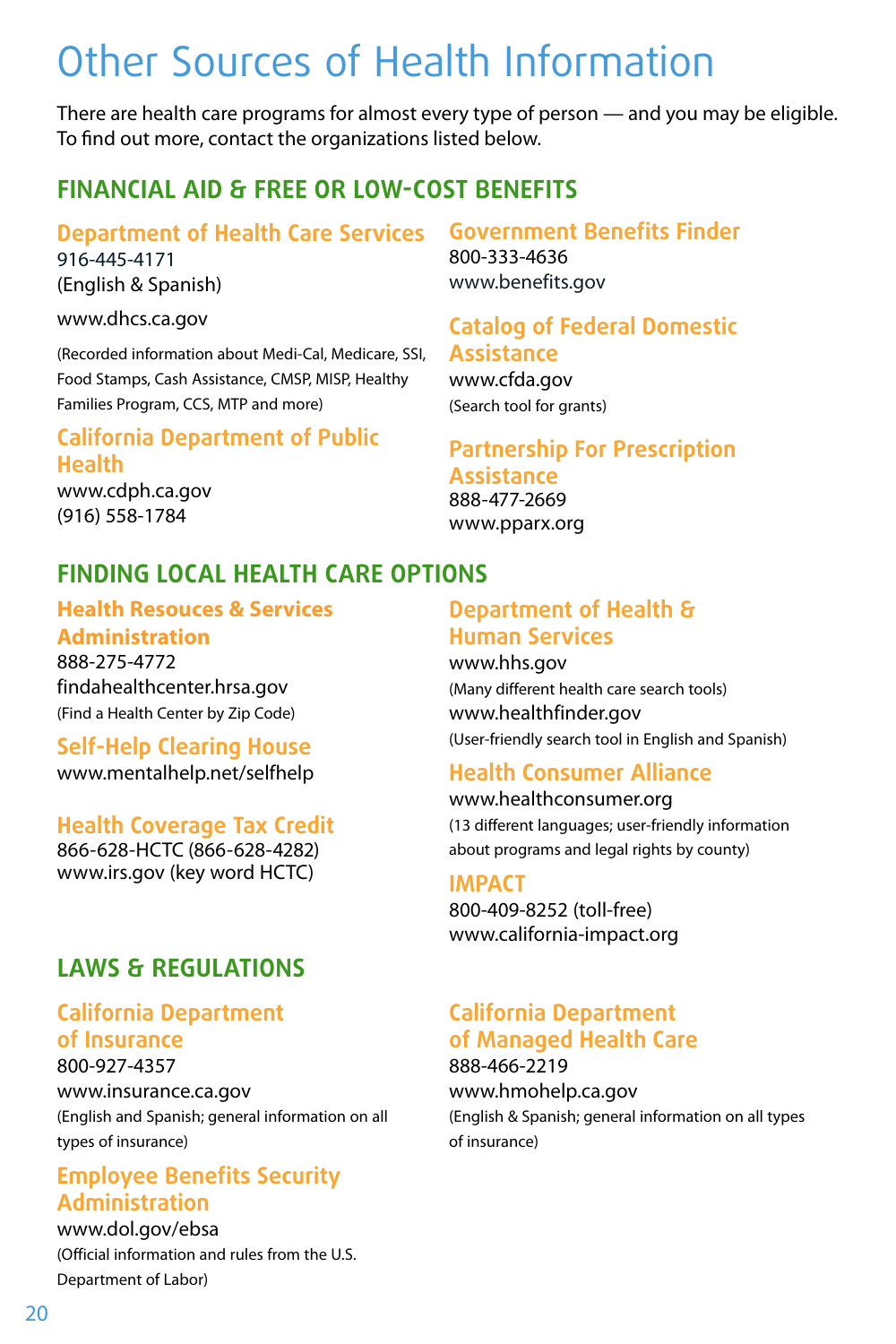# Sponsors for This Booklet



**FOUNDATION** 

The Anthem Blue Cross Foundation, the Foundation for Health Coverage

Education and the California Association of Health Underwriters have generously funded this publication to ensure that all Californians have access to affordable quality health care coverage. Every effort has been made to include the most accurate information available at the time of printing. Program and plan availability, eligibility requirements, costs, and coverage are subject to change. You are encouraged to call or



visit the websites listed for each program to ensure that you have the most upto-date information available.



The California Association of Health Underwriters is a statewide association working on behalf of health insurance brokers and other health care professionals. Their mission is to educate the public and legislators on key health care issues affecting California consumers and to uphold fair and ethical insurance practices.



The Foundation for Health Coverage Education® is a non-profit organization with a mission to simplify public and private health insurance information so that more people can access coverage. FHCE offers printed and online pamphlets and services to help any individual with questions about health coverage options.

For a personalized list of health coverage options, use our interactive Health Coverage Eligibility Quiz found on our website at www.CoverageForAll.org.

> Copyright © 2012 by Philip Lebherz Foundation for Health Coverage Education 101 Metro Drive, Suite 250, San Jose, CA 95110 www.CoverageForAll.org

> > All Rights Reserved. Printed in the U.S.A.